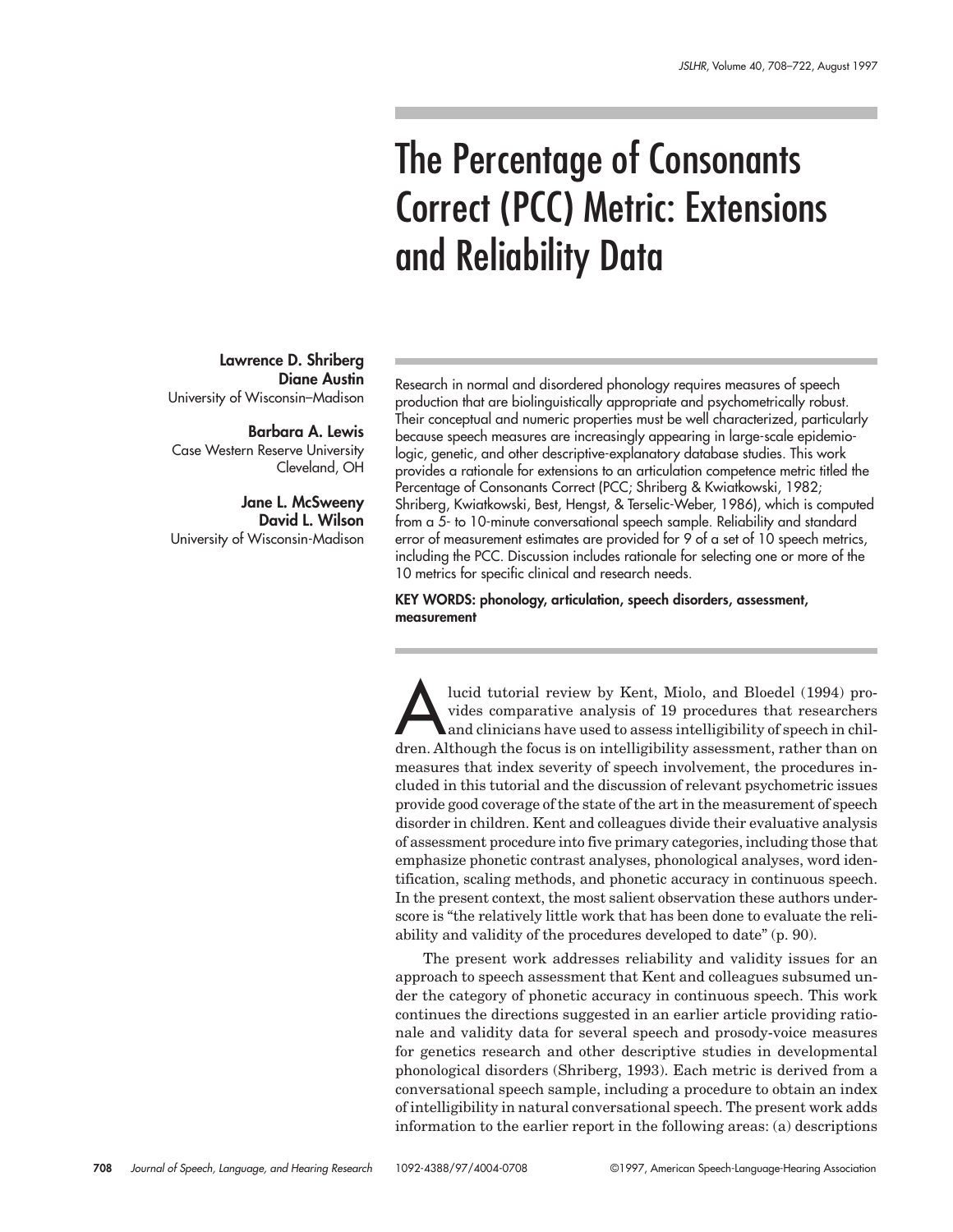of several new articulation competence indices that provide methodological alternatives to the *Percentage of Consonants Correct* (*PCC*) metric (Shriberg & Kwiatkowski, 1982; Shriberg et al., 1986), (b) point-to-point transcriber agreement and standard error of measurement estimates for 9 of the 10 speech measures (excepting the Intelligibility Index), and (c) rationale for selecting one or more of the 10 measures for clinical and research questions. A companion work provides information on a clinical classification measure and provides lifespan reference data for all 10 speech measures (Shriberg, Austin, Lewis, McSweeny, & Wilson, 1997).

# **Extensions to the Percentage of Consonants Correct (PCC) Metric**

The Percentage of Consonants Correct (PCC) metric expresses the percentage of intended consonant sounds in a conversational sample that were articulated correctly. Since its initial (Shriberg & Kwiatkowski, 1982) and updated (Shriberg et al., 1986) development, variants of this approach have been used by investigators pursuing diverse questions in child phonology. Typically, applications have been consistent with methods used in the validation studies. However, sometimes procedures have differed. For example, PCCs have sometimes been used to represent the percentage of correct consonants on an articulation test or on some other nonconversational speech task. Because the proportional distribution of intended consonants in such samples differs from the distribution of consonants in continuous conversational speech, PCCs based on different sampling contexts are not directly comparable. Also, reported PCCs have sometimes been based on broad phonetic transcription rather than on the response definitions and conventions for narrow phonetic transcription used in the validation study. For such applications, too, it would be inappropriate to convert the resulting percentage of consonants correct into the four severity classifications suggested in the validation study ( > 90% = *mild*, 65%–85% = *mild-moderate*, 50%–65% = *moderate-severe*, and < 50% = *severe*).

Six methodological concerns and suggestions have been expressed by colleagues who have used the PCC for clinical research. The following discussion considers these concerns and suggestions, prompting rationale and procedures for several new metrics to meet specific clinical research needs.

### **Concern 1: PCC Scores Require a Conversational Speech Sample**

Colleagues have expressed the following two concerns with the requirement of a conversational speech sample as the basis for a PCC score.

#### **Representativeness**

The first concern is with the lack of standardization relative to the responses evoked in conversational speech. Several colleagues have suggested that a standard set of stimulus materials for a continuous conversational speech sample would provide content stability within and across research laboratories.

A perspective documented in Shriberg and Kwiatkowski (1985) and Morrison and Shriberg (1992) and advocated in Shriberg (1993) is that the speech data obtained from conversational samples are linguistically and psychometrically robust, regardless of semantic content. It is these findings that have motivated the data presented in the companion paper (Shriberg et al., 1997); these data are based on conversational speech samples from 836 persons between the ages of 3 and 40+ years. The breadth of conversational topics represented in the corpora within and across ages is viewed as support for the external validity of the descriptive statistics for each metric.

#### **Productivity**

A second and more frequent concern is that, although conversational speech samples may yield representative data, on an individual basis they are not invariably productive or efficient with all children. For some children, speech rates (i.e., words per minute) may be exceedingly slow and speech may be too unintelligible for the examiner to gloss.

Experience with over 1,000 conversational samples from children suggests that the crucial factor in the productivity of speech sampling is the examiner's skill in evoking and glossing speech. Specifically, the ability to obtain linguistically rich speech samples from sometimes reluctant talkers seems more to reflect an examiner's ability to converse (traditionally, *rapport*) than the types of stimulus materials or prescribed topics used to evoke speech (cf. Shriberg & Kwiatkowski, 1985). However, it is useful to underscore a constraint discussed in earlier reports. There is a small proportion of children who are not candidates for conversational speech sampling because of their severe phonological and/or discourse deficits. For such children, the use of a set of interest-appropriate pictured stimuli to evoke conversational speech is generally successful, and, as suggested above, a standard set of materials for such purposes would be quite useful. More generally, the challenge to design and validate materials that could be used for speakers of all ages and many other relevant demographic characteristics is formidable, but not insurmountable.

# **Concern 2: PCC Scores Reflect Weighted Performance on All 24 English Consonants**

Two concerns have been expressed about the computational structure of the PCC.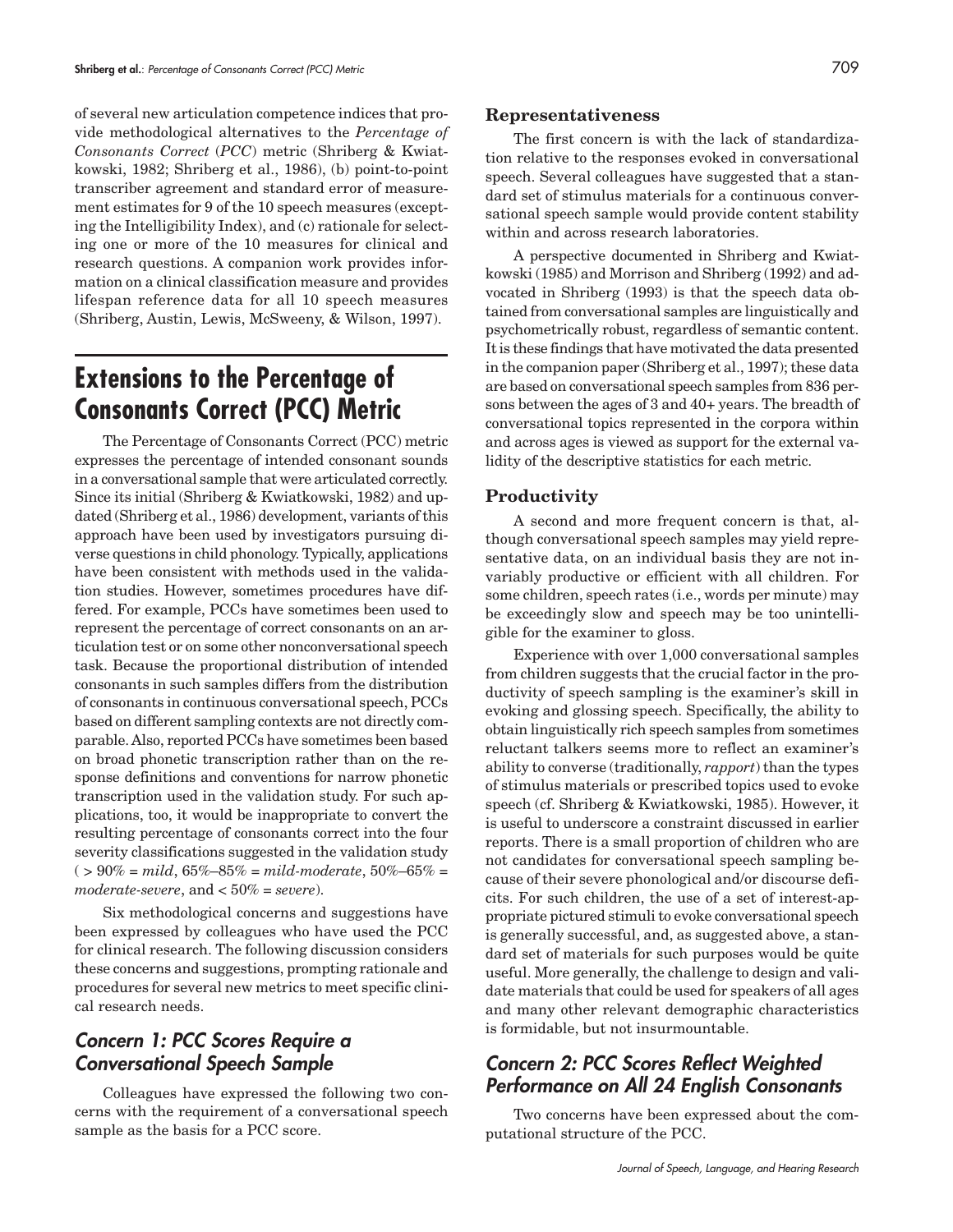#### 710 JSLHR, Volume 40, 708–722, August 1997

#### **Developmental Sound Classes**

The first structural concern is that, as an index of speech competence based on all 24 English consonants, a PCC score may obscure important differences associated with only certain sounds or only certain subgroups of sounds. To address these needs, the *speech profile* approach described in the earlier report provides three subscale scores in addition to the total PCC score (Shriberg, 1993). Subscale percentages are computed for three *developmental sound classes* termed the *Early-8*  $(m, b, j, n, w, d, p, h)$ , *Middle-8*  $(t, \eta, k, g, f, v, tf, dg)$ , and *Late-8*  $(\beta, \delta, z, \delta, l, r, \zeta)$  consonant sounds. As shown in the reference data reported in the companion article (Shriberg et al., 1997), children with speech delay typically have nearly all of the Early-8 English consonant sounds correct, only some of the Middle-8 sounds correct, and few of the Late-8 sounds correct. Such descriptive detail, which is unavailable in the total PCC score, is typically of central interest in clinical research settings.

When the 24 English consonants are treated as one response class, as they are in the total PCC score, other statistically, theoretically, or clinically significant differences in articulation competence might be obscured. The speech profile approach provides a number of additional subscale percentage tallies, including percentages by individual sounds, by singletons and clusters, by class and manner features, by error types, and by absolute and relative percentages for each error type (cf. Shriberg, 1993). When available in addition to total PCC scores, data at this level provide for finegrained inspection of phonological status in cross-sectional and longitudinal studies. As shown later, subscale scores are available for 5 of the 10 measures described in this paper.

#### **Percentage of Consonants in the Inventory (PCI)**

A second structural question about the PCC concerns its weighting of errors on sounds by the frequency of occurrence of each sound in conversational speech. The validity study indicated that the frequency of occurrence of a consonant error in conversational speech was highly correlated with the percept of "severity of involvement," with errors on more frequently occurring consonants counting more than errors on less frequently occurring consonants.

An alternative perspective on speech-sound acquisition is concerned with the number or percentage of sounds mastered, rather than the per-sound percentage correct. Such inventories depict which target consonants a child has been observed to produce correctly, regardless of how often they are correctly articulated in conversational speech. Typically such relational inventories (cf. Stoel-Gammon & Dunn, 1985) are presented

in some type of place-manner format arranged for ease of developmental analysis.

The PCI was developed to meet the need for a quantitative, relational inventory of consonants mastered, particularly for questions involving very young children. The denominator of the PCI is the number of English consonants (out of the total of 24) intended in a sample, with single attempts at a consonant weighted 0.5 and two or more attempts weighted 1.0. The numerator is the number of consonants for which one or more correct articulations occurred, again with a 0.5 weight for a single correct production and a 1.0 weight for two or more correct productions. Thus, each consonant can contribute a maximum of 1.0 to the total percentage calculation across all consonants attempted in the sample.

Given the focus on the consonant inventory ("phonetic" inventory is a misnomer, because such inventories typically reflect only a child's recognizable consonants; "phoneme" inventory is also inaccurate unless the sounds have been attested as contrastive), only omissions and substitutions are considered errors for the PCI calculations (see below). That is, distorted sounds are nevertheless considered to be *in* a child's consonant inventory. In addition to the total PCI, subscale PCI percentages are calculated to reflect inventories for the Early-8, Middle-8, and Late-8 consonants. As above, for children with limited discourse skills or severely reduced intelligibility, a set of age-appropriate stimuli may be needed to evoke a sufficient sample for a PCI.

### **Concern 3: PCC Scores Weight Distortions as Heavily as Omissions and Substitutions**

A third concern is that the PCC metric gives equal weight to the three types of speech-sound errors—omissions, substitutions, and distortions. Justification for weighting all error types equally, as opposed to the weighting schemes used in some published articulation tests, rests on information from the validation studies. As described in Shriberg and Kwiatkowski (1982), it was the total percentage of consonants *correct* that was significantly associated with perceived "severity of involvement" in conversational samples evaluated by groups of clinically experienced and inexperienced listeners. That is, the variance in severity of involvement captured by the PCC is statistically associated with the percentage of correctly articulated sounds, not with error-type characteristics.

For some clinical research questions, however, it is useful to differentiate speech-sound omission and substitution errors from speech-sound distortion errors. For example, a figure in Shriberg (1993) illustrated how the standard deviations of PCC scores overlap at each age for 3-, 4-, and 5-year-old speech-normal children compared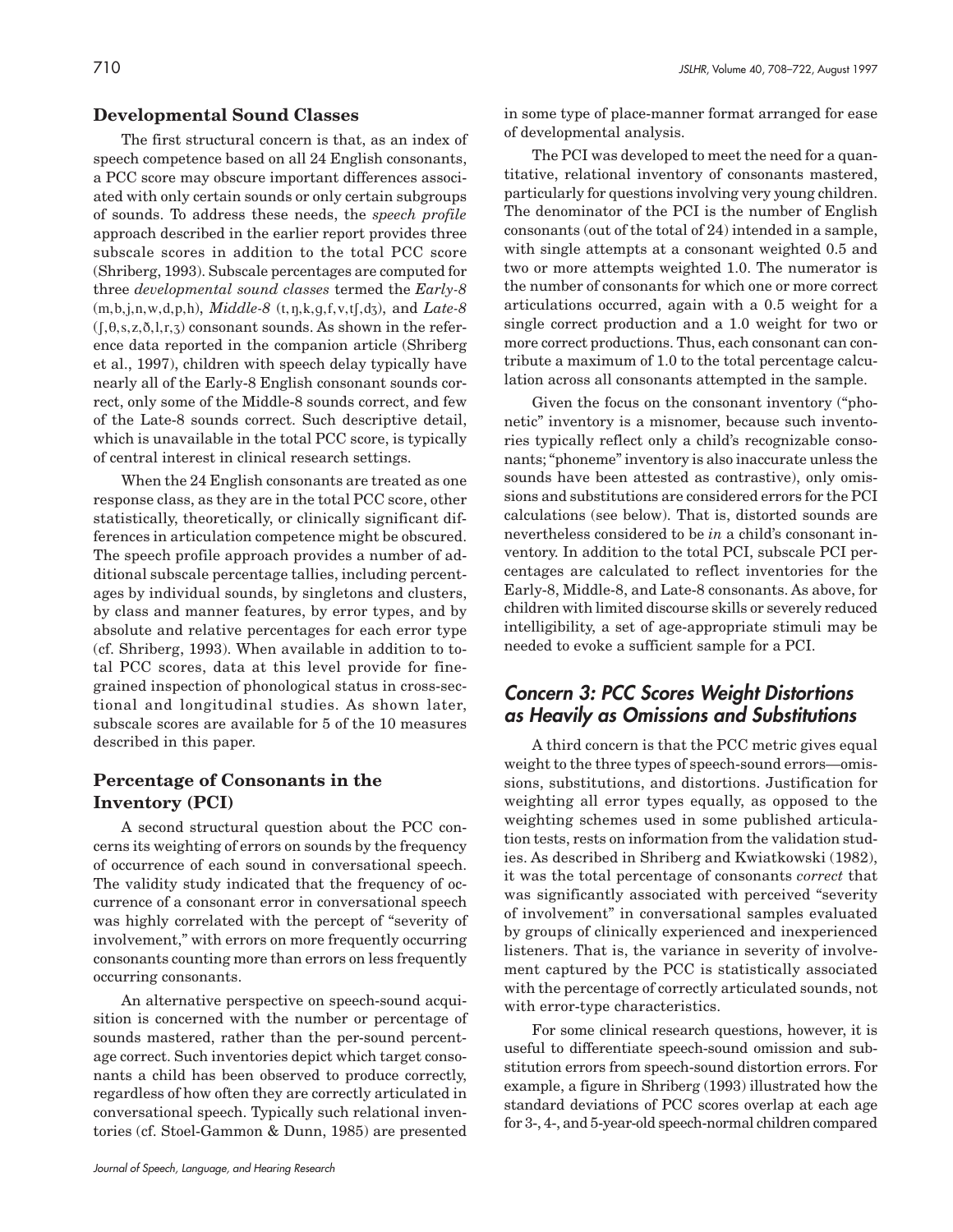to children referred for speech delay. The overlap is due to the high percentage of distortion errors in young children with both normal and delayed speech acquisition when speech is narrowly transcribed (using diacritics in addition to phoneme symbols). That is, although young children with normal speech do not have age-inappropriate omission and substitution errors—errors that define speech delay in the Speech Disorders Classification System reviewed in the companion paper (Shriberg et al., 1997)—they do have a sufficient proportion of common distortion errors to overlap the high end of the PCC scores for children with speech delay.

#### **Articulation Competence Index (ACI)**

Rationale for an alternative to the PCC metric termed the *Articulation Competence Index* (*ACI*), which differentially weights distortion errors, was reported in Shriberg (1993). The ACI is calculated as follows:

$$
ACI = \frac{PCC + RDI}{2}
$$

where RDI = the Relative Distortion Index. The Relative Distortion Index is the percentage of a speaker's errors that are distortions. Although the ACI successfully separates distributions of children acquiring speech normally from those with speech delay, several constraints were noted in Shriberg (1993) and have been noted by colleagues who have attempted to use the ACI. First, weighting distortions by adding the RDI to the PCC is arbitrary, rather than motivated by specific findings. Second, the convention that ACI = PCC for PCC scores above 95 yields nonlinearity in the distribution of ACI scores (cf. Shriberg, 1993). Third, children with similar ACI scores could have quite different component percentages of PCC and RDI scores. Fourth, and perhaps most troublesome, the ACI does not differentiate among types of consonant distortions, specifically common versus uncommon clinical distortions.

Two alternatives to the PCC metric have been developed to meet these four concerns: the *Percentage of Consonants Correct–Adjusted* (*PCC-A*) and the *Percentage of Consonants Correct–Revised* (*PCC-R*). Differences between the new measures and the PCC are shown in the first three rows of Table 1.

#### **Percentage of Consonants Correct**

As shown in the first row in Table 1, only correctly articulated consonants are scored as correct on the PCC. Each of three other possible classes of responses common clinical distortions, uncommon clinical distortions, and deletions or substitutions—are scored as incorrect. Common clinical distortions (cf. Shriberg, 1993, Appendix) include the following sound changes: (a) labialized and velarized  $\Lambda$ /; (b) labialized, velarized, and

derhotacized /r/,/ $\frac{3}{2}$ , and / $\frac{3}{2}$ ; and (c) dentalized and lateralized /s/, /z/, /ʃ/, /ʒ/, /tʃ/, and /dʒ/. Common clinical distortions are observed in young children acquiring speech normally, in children with speech delay (SD), and, importantly, in children with residual errors (RE). It is this latter criteria—that some distortions persist as residual errors—that defines the class of common clinical distortions. Uncommon clinical distortions are simply all other clinically relevant distortions (see list in Shriberg, 1993, Appendix).

#### **Percentage of Consonants Correct– Adjusted (PCC-A)**

A speaker's sound changes on the *Percentage of Consonants Correct–Adjusted* (*PCC-A*) are calculated in the same way as on the PCC. As shown in the second row of Table 1, however, common clinical consonant distortions are also scored as correct on the PCC-A. Thus, a PCC-A score "ignores" this class of allophones (i.e., common clinical distortion errors) on speech-sound targets that are otherwise phonemically correct. The result is that PCC-A is specifically sensitive to children with speech delay, who, as defined by most researchers, have phoneme deletions and substitutions. For example, if a child's consonant errors consisted of *only* common clinical distortions, the PCC score would be less than 100%, whereas the PCC-A would be 100%.

#### **Percentage of Consonants Correct– Revised (PCC-R)**

The *Percentage of Consonants Correct–Revised* (*PCC-R*) is also calculated in the same way as the PCC. However, as shown in the third row of Table 1, both common and uncommon clinical consonant distortions are scored as correct. Thus, a child who had 10% common and 10% uncommon clinical consonant distortions—but no consonant deletions or substitutions—would score 80% on the PCC, 90% on the PCC-A, and 100% on the PCC-R. The difference between a speaker's PCC-A and PCC-R scores (in the above example, 10%) indicates the percentage of all distortion errors that are uncommon clinical distortions. Rationale for choosing among these three measures or the others described below for clinical and research questions is provided in a later section.

### **Concern 4: PCC Scores Index Only Consonant Articulation**

#### **Percentage of Vowels/Diphthongs Correct (PVC)**

A fourth concern colleagues have expressed about the PCC as an index of articulation competence is that it reflects only consonant production. To provide additional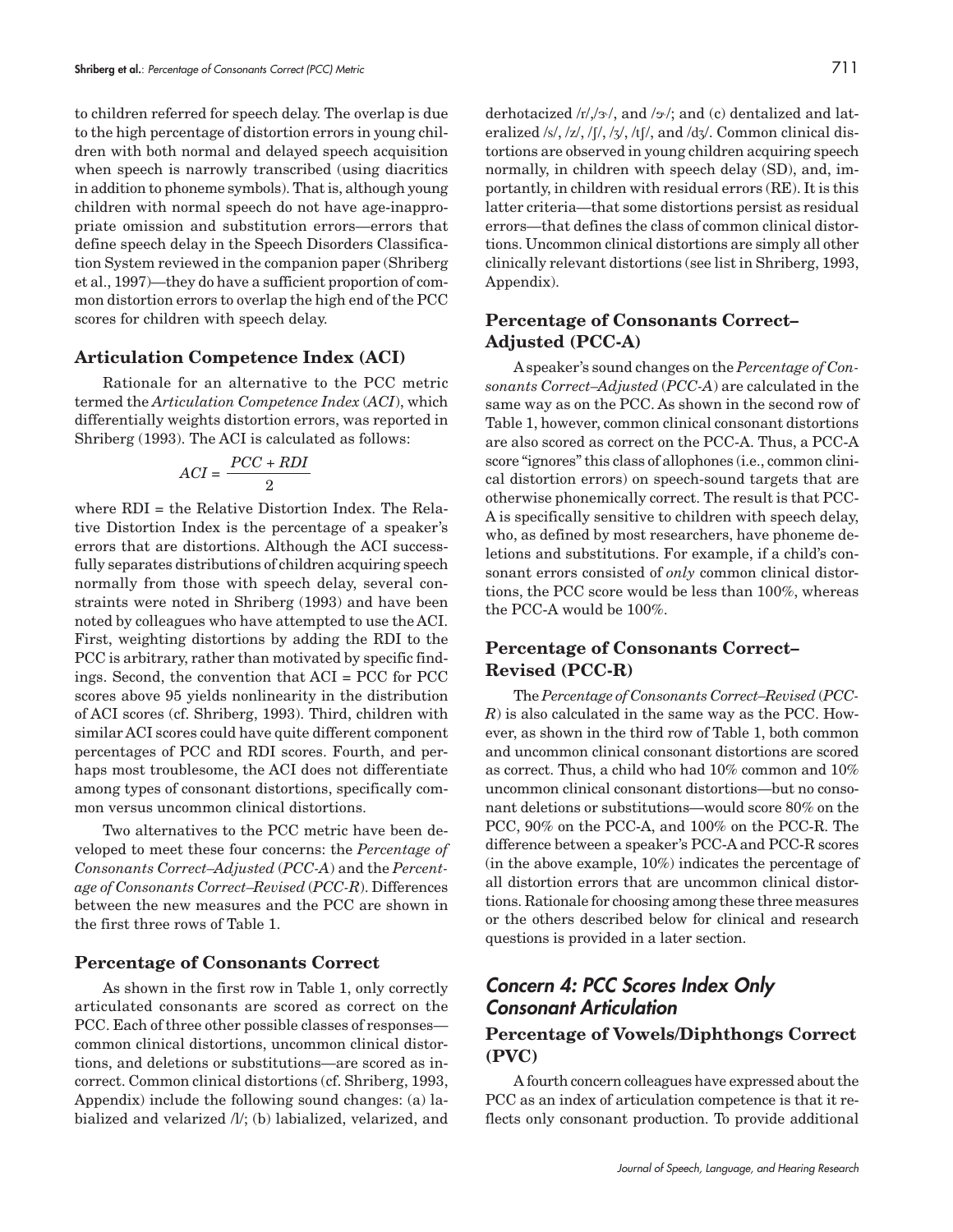|                   |               |                   | clinical distortions                                            | clinical distortions | <b>Uncommon</b> | <b>Deletions</b><br>and substitutions |               |  |
|-------------------|---------------|-------------------|-----------------------------------------------------------------|----------------------|-----------------|---------------------------------------|---------------|--|
| <b>Consonants</b> | <b>Vowels</b> | <b>Consonants</b> | <b>Vowels</b>                                                   | <b>Consonants</b>    | <b>Vowels</b>   | <b>Consonants</b>                     | <b>Vowels</b> |  |
| $\ddot{}$         |               | 0                 |                                                                 | $\mathbf 0$          |                 | 0                                     |               |  |
| $+$               |               | $\ddot{}$         |                                                                 | $\mathbf 0$          |                 | $\mathbf 0$                           |               |  |
| $\ddot{}$         |               | $\ddot{}$         |                                                                 | $\ddot{}$            |                 | $\Omega$                              |               |  |
|                   | $+$           |                   | 0                                                               |                      | $\Omega$        |                                       | 0             |  |
|                   | $+$           |                   | $\ddot{}$                                                       |                      | $\ddot{}$       |                                       | 0             |  |
| $+$               | $+$           | $\mathbf 0$       | $\mathbf 0$                                                     | $\mathbf 0$          | $\Omega$        | $\Omega$                              | $\Omega$      |  |
| $\ddot{}$         | $\ddot{}$     | $\ddot{}$         | $+$                                                             | $\ddot{}$            | $\ddot{}$       | 0                                     | 0             |  |
|                   |               |                   | Note. + Scored as correct. 0 Scored as incorrect. - Not scored. |                      |                 |                                       |               |  |

**Table 1.** Scoring differences among the Percentage of Consonants Correct (PCC) and six other measures of articulation competence in conversational speech.

information on a speaker's articulation of the 17 vowels and diphthongs of American English, the *Percentage of Vowels/Diphthongs Correct* (*PVC*) profile was added to the speech profile series (Shriberg, 1993). As shown in the fourth row in Table 1, the metric is computed in the same way as the PCC, with vowel/diphthong deletions, substitutions, and all distortions considered incorrect. The speech profile format also provides individual percentages by sound, feature class, rhotic versus nonrhotic vowels, diphthong type (phonemic, nonphonemic), error type, and absolute versus relative errors. Two concerns limiting the usefulness of the PVC have been addressed in three new metrics described next.

### **Percentage of Vowels/Diphthongs Correct–Revised (PVC-R)**

Rationale for the *Percentage of Vowels Correct– Revised* (*PVC-R*) parallels the concern discussed above for distortions on consonant targets. Because all vowel/ diphthong distortions are scored as errors on the PVC, it has poor discrimination among error patterns consisting of distortions only (e.g.,  $[3, \cdot]$ , where [ $\Box$ ] indicates a derhotacized r-colored vowel) versus those that include substitutions as well. The PVC-R is calculated in the same way as the PVC, but as shown in Table 1, all distortions are considered correct. Thus, a child with only

distortions on vowels/diphthongs will score lower than 100% on the PVC, but 100% on the PVC-R.

#### **Percentage of Phonemes Correct (PPC) and Percentage of Phonemes Correct– Revised (PPC-R)**

A problem with use of the PCC or PCC-R and the PVC or PVC-R is that none of the measures alone reflect a total index of all American English phonemes. To meet the need of a combined consonant and vowel/diphthong index, the method proposed by Dollaghan (1995) and Dollaghan, Biber, and Campbell (1993) is useful. Dollaghan and colleagues proposed a *Percentage of Phonemes Correct* (*PPC*) measure to reflect the percentage of both consonants and vowels/diphthongs articulated correctly on responses to a nonsense repetition task assessing phonological memory. For their research needs, these authors scored all distortions as correct. To be consistent with the terminology used in the present context, however, the Percentage of Phonemes Correct (PPC) as defined in Table 1 scores only correct responses on consonant and vowel/diphthong phonemes as correct (i.e., distortions are considered incorrect). The *Percentage of Phonemes Correct–Revised* (*PCC-R*) scores both correctly articulated speech sounds and all speech-sound distortions as correct (see Table 1).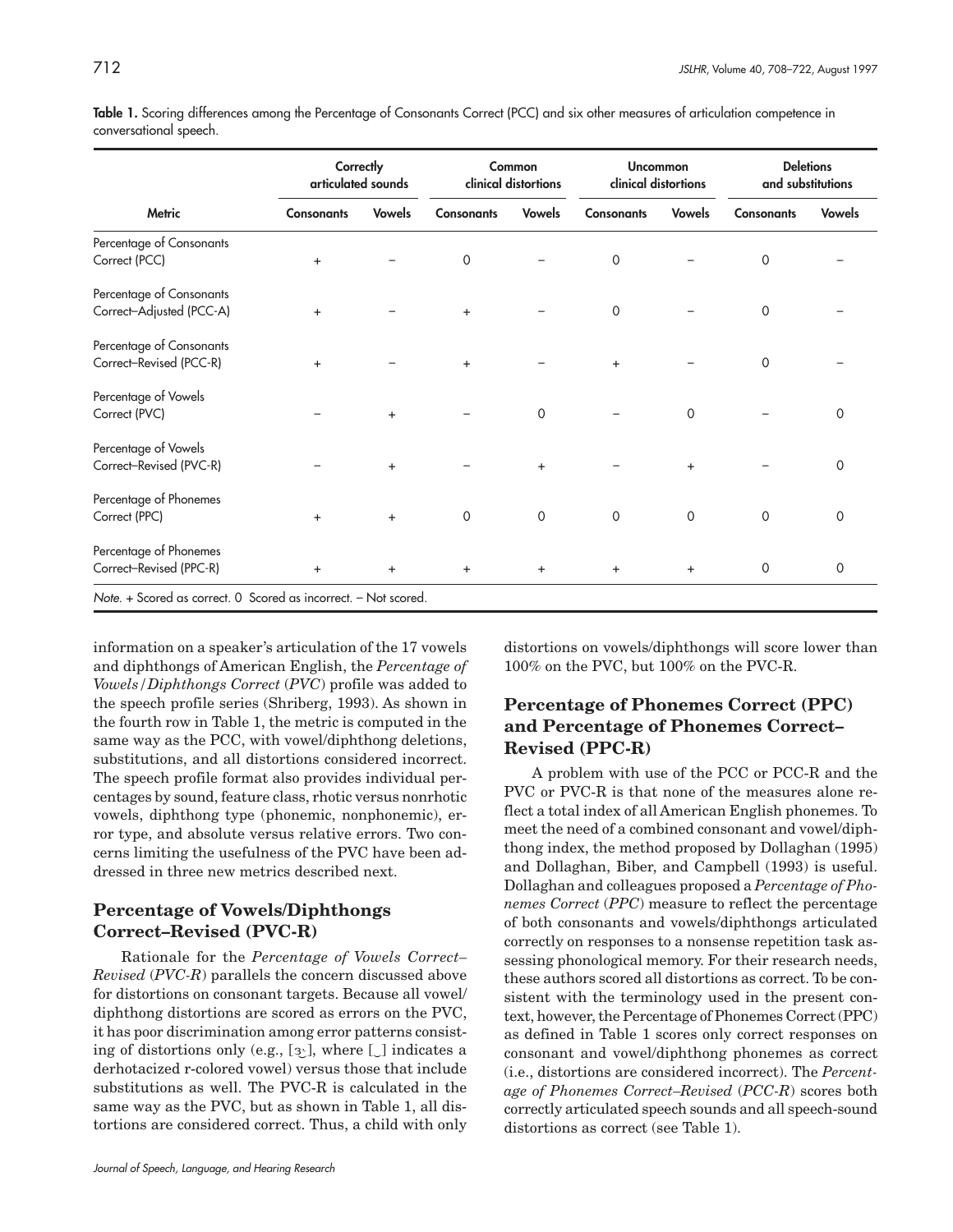# **Concern 5: PCC Scores Are Unadjusted for Age and Gender**

A fifth concern with PCC scores is that they are not adjusted for potential individual differences associated with age and gender—relevant correlates in developmental, epidemiologic, and descriptive-explanatory studies of traits and behaviors. It would be useful to be able to account for possible age or gender differences in articulation competence. For example, in situations where age and gender cannot be entered as covariates in an analysis it would be useful to be able to convert raw scores to *z* scores or some other standardized score. Pending the possibility of demographically representative normative data, a companion paper (Shriberg et al., 1997) presents an example of what are termed *lifespan reference data* assembled from a clinical research database of conversational speech samples for Age × Gender groups between the ages of 3 and 40+ years. The database includes descriptive statistics, *z* scores, and standard scores for each of 10 speech measures.

# **Concern 6: PCC Scores Lack a Standard Error of Measurement**

A sixth concern with PCC scores is that they lack well-developed estimates of a standard error of measurement. Although the test-retest reliability and internal stability of PCC scores were documented in Shriberg and Kwiatkowski (1982), this study did not include an estimate of the standard error of measurement for phonetic transcription agreement. Rather, using comparisons of PCC scores of samples completed by different transcriptionists, the only suggestion was that a speaker's PCC was reliable within approximately four percentage points. Thus, cautious interpretation was recommended for evaluating the reliability of PCC scores within four percentage points of one another or any score within four percentage points of a classification boundary (i.e., mild > 85%, mild-moderate 65%–85%, moderate-severe  $50\%$ – $65\%$ , and severe <  $50\%$ ).

In phonology and other areas of communication science, estimates of the reliability of phonetic transcription or acoustic analyses are nearly always computed by point-to-point percentage of agreement. The advantage of agreement percentages, especially when corrected for guess rates, is that they estimate the reliability of data at the level of each sound, word, or other unit of analysis. What they do not directly provide, however, is an estimate of the reliability of the total or summative score an individual receives on the domain of interest.

In contrast to point-to-point percentage of agreement, the conventional reliability statistic used in test and measures development is a correlation coefficient (Pearson *r* or Spearman ρ), which expresses the degree

of association between two sets of scores. The obtained correlation is, in turn, used to compute a standard error of measurement (SEM =  $SD \sqrt{1-r}$ ). The computed standard error of measurement expresses a 68% probability that a person's true score will be within the SEM (in either direction) from the obtained score. SEMs provide important information about measures in a test protocol—information that is especially useful in providing guidance in interpreting the significance of effect sizes. The following section provides point-to-point transcriber reliability estimates and SEM values for 9 of the 10 speech measures (i.e., excluding the Intelligibility Index).

# **Transcription Agreement, Classification Agreement, and Standard Error of Measurement Estimates**

# **Method Subjects**

Table 2 is a summary of demographic and reliability information for 33 children and adults whose conversational speech samples were used in a series of transcriber and metric reliability studies. The 33 speech samples were randomly selected from a database of children and adults whose speech was recently assessed in two collaborative and two local studies. A standard protocol for speech sampling and recording was used in each of the studies (cf. Shriberg & Kwiatkowski, 1994). The protocol included the use of high-quality audiocassette tape recorders with matching external microphones. The goal was to assemble, from the larger database of several hundred samples, an approximately 10% sample representing speakers with diverse demographic (age, gender, geographic community) and speech (normal acquisition, mild to severe speech delay, residual errors) backgrounds. Subset 1 includes 11 speakers, age 4 years 11 months to 44 years 7 months, randomly selected from a speech genetics study conducted with families in the Cleveland, Ohio, area (Lewis & Shriberg, 1994). Subset 2 includes 10 children, age 5 years 6 months to 6 years 6 months, randomly selected from a group of 5- to 7-year-old children assessed in an epidemiologic study of language disorders conducted in three geographic centers (including three social strata: urban, suburban, and rural) in Iowa (Tomblin, 1991). Subset 3 includes seven children, age 3 years 9 months to 5 years 9 months, randomly selected from a longitudinal study of speech-delayed children (Shriberg, Gruber, & Kwiatkowski, 1994) drawn primarily from the Madison, Wisconsin, area. Subset 4 includes five children from Wausau, Wisconsin, randomly selected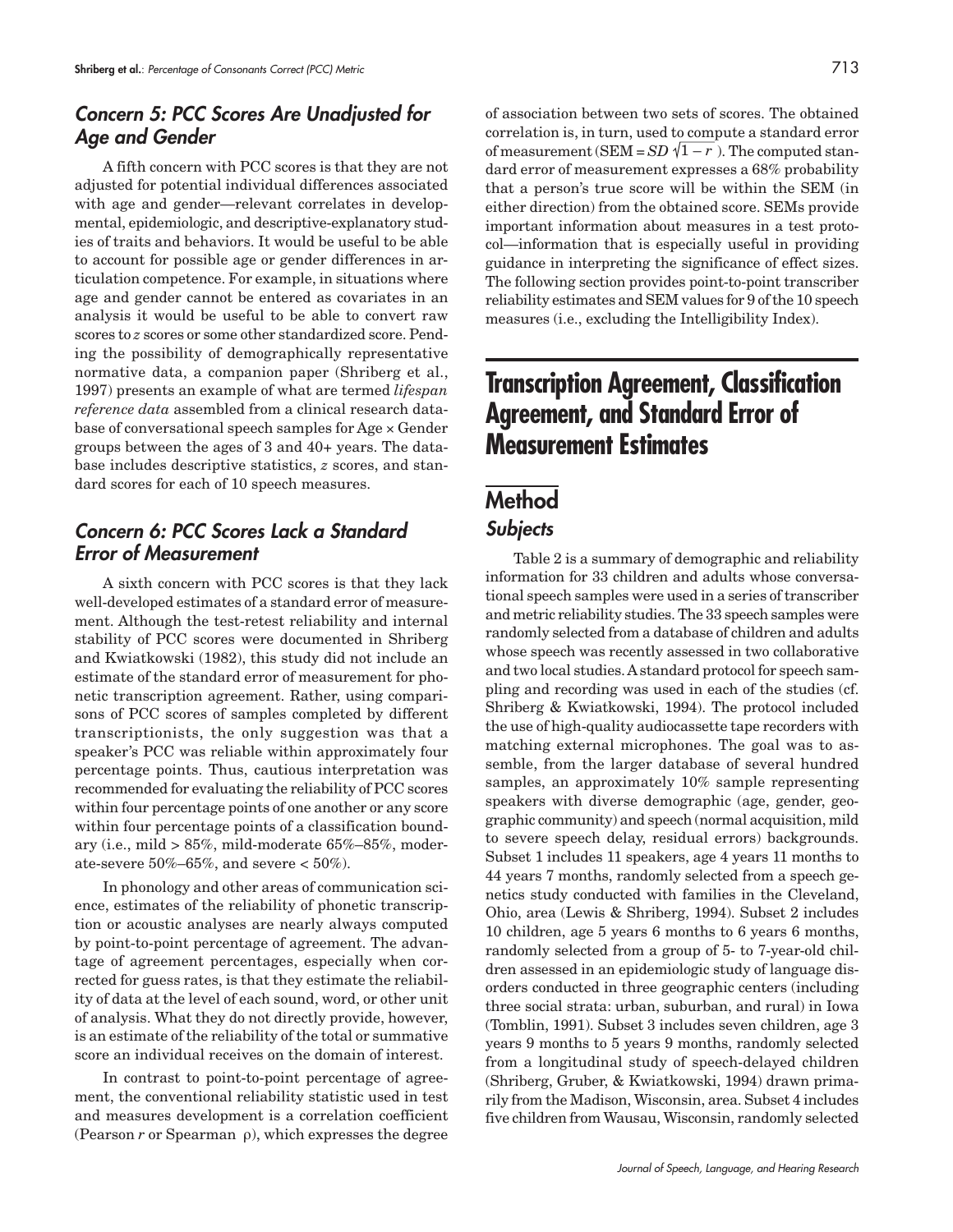|        |                          |                       |               |            |                   |               | Reliability of phonetic transcription |               | <b>Reliability of</b><br>SDCS classification <sup>a</sup> |                                  |
|--------|--------------------------|-----------------------|---------------|------------|-------------------|---------------|---------------------------------------|---------------|-----------------------------------------------------------|----------------------------------|
|        | Sample                   | Age                   |               | Number of  | % Broad agreement |               | % Narrow agreement                    |               | Transcriber (T)                                           |                                  |
| Subset |                          | number (years:months) | Gender        | words used | <b>Consonants</b> | <b>Vowels</b> | <b>Consonants</b>                     | <b>Vowels</b> | T1                                                        | T <sub>2</sub> or T <sub>3</sub> |
| 1      | 1                        | 4:11                  | M             | 256        | 92.5              | 87.6          | 81.2                                  | 79.4          | $\{NSA-\}$                                                | NSA-                             |
|        | $\overline{c}$           | 5:11                  | M             | 238        | 94.3              | 87.4          | 83.7                                  | 78.4          | $\{NSA-\}$                                                | SD                               |
|        | 3                        | 6:5                   | M             | 221        | 97.4              | 84.4          | 95.5                                  | 82.6          | NSA-                                                      | NSA-                             |
|        | 4                        | 8:10                  | M             | 176        | 97.1              | 89.6          | 87.9                                  | 80.9          | $\{NSA-\}$                                                | ${NSA-}$                         |
|        | 5                        | 10:6                  | F             | 270        | 86.4              | 77.8          | 65.3                                  | 65.8          | RE-B2                                                     | RE-B2                            |
|        | 6                        | 12:4                  | M             | 186        | 93.4              | 82.8          | 69.9                                  | 76.6          | RE-B1                                                     | $[RE-B2]$                        |
|        | 7                        | 14:0                  | M             | 209        | 98.1              | 85.7          | 95.6                                  | 83.0          | <b>NSA</b>                                                | <b>NSA</b>                       |
|        | 8                        | 14:8                  | M             | 178        | 97.6              | 87.4          | 90.7                                  | 82.1          | <b>NSA</b>                                                | ${NSA-}$                         |
|        | 9                        | 19:7                  | F             | 203        | 96.8              | 86.6          | 94.0                                  | 85.6          | <b>NSA</b>                                                | <b>NSA</b>                       |
|        | 10                       | 35:7                  | M             | 193        | 97.7              | 85.2          | 96.8                                  | 84.5          | <b>NSA</b>                                                | <b>NSA</b>                       |
|        | 11                       | 44:7                  | M             | 216        | 98.2              | 89.1          | 84.8                                  | 86.3          | <b>NSA</b>                                                | NSA-                             |
|        |                          |                       | Total         | 2,346      | 95.5              | 85.7          | 86.1                                  | 80.4          |                                                           |                                  |
|        |                          |                       | Mean          | 213.3      | 95.4              | 85.8          | 85.9                                  | 80.5          |                                                           |                                  |
|        |                          |                       | SD            | 31.0       | 3.6               | 3.3           | 10.5                                  | 5.7           |                                                           |                                  |
| 2      | 1                        | 5:6                   | M             | 208        | 90.2              | 89.1          | 79.9                                  | 81.3          | ${NSA-}$                                                  | NSA-                             |
|        | $\sqrt{2}$               | 6:0                   | M             | 217        | 96.5              | 88.5          | 89.0                                  | 82.7          | $\{NSA-\}$                                                | NSA-                             |
|        | 3                        | 6:0                   | F             | 218        | 97.4              | 87.9          | 88.8                                  | 84.1          | NSA-                                                      | $\{NSA-\}$                       |
|        | $\overline{\mathcal{A}}$ | 6:0                   | M             | 256        | 91.4              | 87.3          | 78.2                                  | 80.6          | NSA-/SD                                                   | NSA-/SD                          |
|        | 5                        | 6:0                   | M             | 189        | 91.9              | 85.3          | 74.9                                  | 79.4          | NSA-/SD                                                   | NSA-/SD                          |
|        | 6                        | 6:2                   | M             | 188        | 97.1              | 90.8          | 87.4                                  | 79.1          | $\{NSA-\}$                                                | $\{NSA-\}$                       |
|        | 7                        | 6:3                   | F             | 218        | 94.8              | 86.3          | 78.5                                  | 83.8          | ${NSA-}$                                                  | $QRE-B$                          |
|        | 8                        | 6:3                   | M             | 198        | 95.3              | 83.3          | 80.7                                  | 78.6          | QRE-B                                                     | NSA-/SD                          |
|        | 9                        | 6:5                   | F             | 222        | 96.1              | 93.4          | 87.0                                  | 86.5          | NSA-                                                      | NSA-                             |
|        | 10                       | 6:6                   | M             | 183        | 95.9              | 84.0          | 80.4                                  | 66.0          | $\{NSA-\}$                                                | NSA-                             |
|        |                          |                       | Total         | 2,097      | 94.6              | 87.7          | 82.5                                  | 80.5          |                                                           |                                  |
|        |                          |                       | Mean          | 209.7      | 94.7              | 87.6          | 82.5                                  | 80.2          |                                                           |                                  |
|        |                          |                       | SD            | 21.7       | 2.6               | 3.1           | 5.1                                   | 5.6           |                                                           |                                  |
| 3      | 1                        | 3:9                   | M             | 80         | 86.5              | 89.0          | 69.1                                  | 61.4          | $[NSA-][+]$                                               | NSA-                             |
|        | $\sqrt{2}$               | 3:10                  | M             | 173        | 89.7              | 79.1          | 75.6                                  | 66.8          | NSA-/SD                                                   | QSD                              |
|        | 3                        | 4:3                   | M             | 152        | 92.4              | 91.5          | 77.0                                  | 71.9          | ${NSA-}$                                                  | NSA-/SD                          |
|        | 4                        | 4:5                   | F             | 152        | 93.7              | 81.3          | 76.1                                  | 67.3          | NSA-/SD                                                   | NSA-/SD                          |
|        | 5                        | 4:10                  | M             | 243        | 88.4              | 88.4          | 70.1                                  | 80.0          | <b>SD</b>                                                 | SD                               |
|        | 6                        | 5:4                   | M             | 136        | 88.5              | 85.7          | 73.7                                  | 70.2          | $\{NSA-\}$                                                | NSA-/SD                          |
|        | 7                        | 5:9                   | M             | 112        | 90.3              | 88.9          | 77.3                                  | 73.3          | SD                                                        | SD                               |
|        |                          |                       | Total         | 1,048      | 90.0              | 86.0          | 73.9                                  | 71.2          |                                                           |                                  |
|        |                          |                       | Mean          | 149.7      | 89.9              | 86.3          | 74.1                                  | 70.1          |                                                           |                                  |
|        |                          |                       | $\mathit{SD}$ | 51.2       | 2.5               | 4.5           | 3.3                                   | 5.9           |                                                           |                                  |
| 4      | $\mathbf{1}$             | 3:10                  | M             | 241        | 80.9              | 85.7          | 71.3                                  | 77.9          | SD                                                        | SD                               |
|        | $\sqrt{2}$               | 3:11                  | M             | 191        | 88.5              | 85.8          | 70.1                                  | 79.3          | SD                                                        | SD                               |
|        | 3                        | 4:5                   | F             | 153        | 81.5              | 80.9          | 71.8                                  | 66.0          | $\mathsf{SD}$                                             | SD                               |
|        | 4                        | 5:2                   | M             | 151        | 90.5              | 89.9          | 78.1                                  | 84.2          | NSA-                                                      | NSA-                             |
|        | 5                        | 5:10                  | M             | 247        | 92.6              | 88.9          | 81.0                                  | 82.4          | ${NSA-}$                                                  | NSA-                             |
|        |                          |                       | Total         | 983        | 87.3              | 86.5          | 74.7                                  | 78.7          |                                                           |                                  |
|        |                          |                       | Mean          | 196.6      | 86.8              | 86.2          | 74.5                                  | 78.0          |                                                           |                                  |
|        |                          |                       | SD            | 46.2       | 5.3               | 3.5           | 4.8                                   | 7.1           |                                                           |                                  |
|        |                          | SUMMARY:              | Mean          | 196.2      | 92.7              | 86.5          | 80.6                                  | 77.8          |                                                           |                                  |
|        |                          |                       | $\mathit{SD}$ | 42.7       | 4.6               | 3.5           | 8.5                                   | 7.0           |                                                           |                                  |

|  |  |  |  |  |  |  | Table 2 Reliability estimates for broad and narrow phonetic transcription and Speech Disorders Classification System (SDCS) classification. |
|--|--|--|--|--|--|--|---------------------------------------------------------------------------------------------------------------------------------------------|
|  |  |  |  |  |  |  |                                                                                                                                             |

a Essentially each classification consists of a stem and optional affixes and bracket qualifiers: NSA = Normal Speech Acquisition. SD = Speech Delay. NSA/SD = Between NSA and SD. RE = Residual Errors. See companion paper (Shriberg et al., 1997) for description of each classification.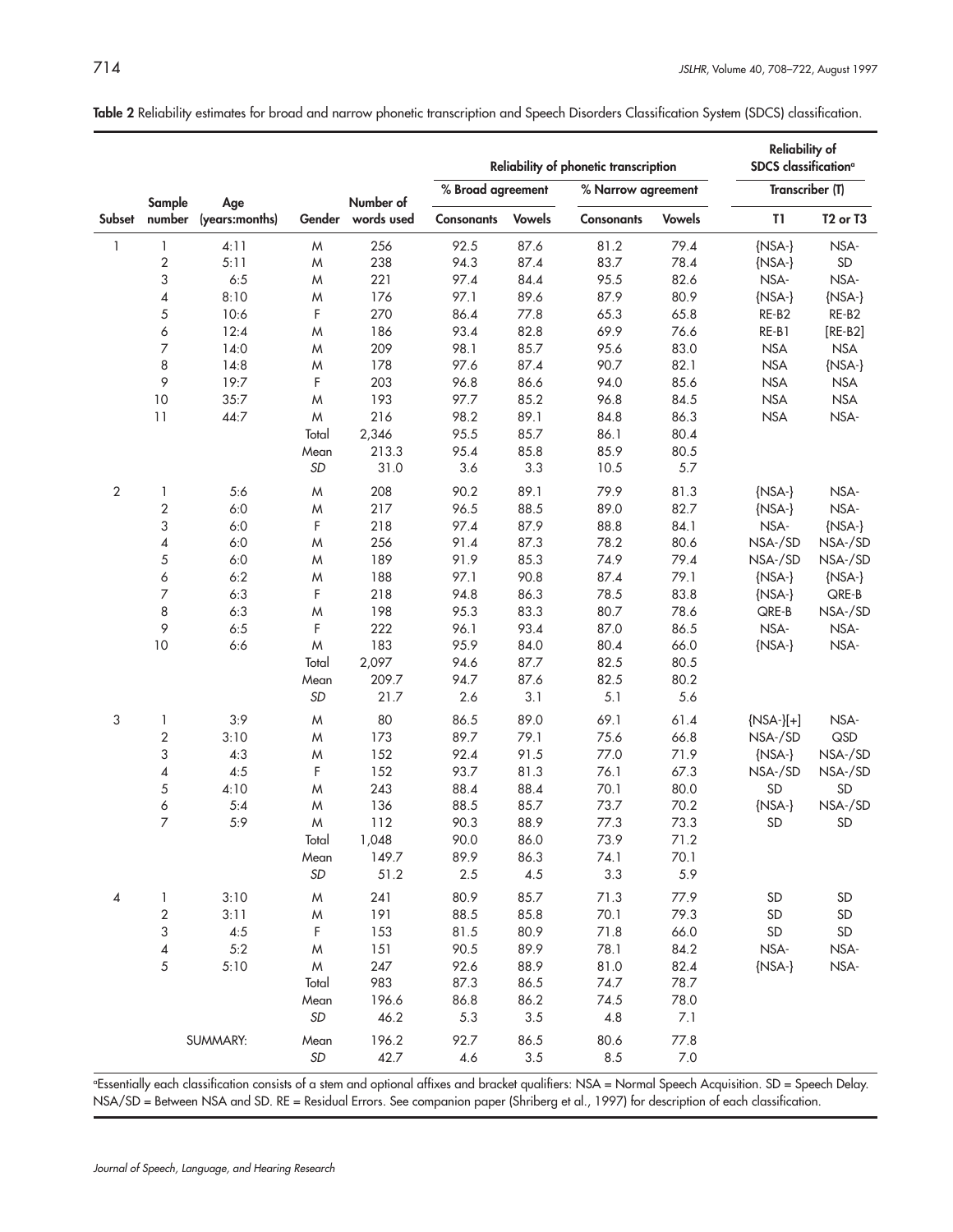from a cross-sectional study of speech-sound stimulability (Lof, 1994).

#### **Transcription**

Two persons with many years of research experience in narrow phonetic transcription of conversational speech (designated Transcribers 1 and 2) and one person with approximately one year of experience (Transcriber 3) independently transcribed samples using similar procedures and protocols (cf. Shriberg, 1986). Transcriber 1 completed all 33 speech samples; Transcriber 2 completed Subsets 1, 2, and 3; and Transcriber 3 completed Subset 4. The transcribers were not familiar with the speakers on each audiocassette recording and were informed only of the speaker's age and gender.

### **Analysis Procedures: Transcription Agreement**

The *PEPAGREE* program (Shriberg & Olson, 1988) was used to calculate transcribers' broad and narrow phonetic agreement for consonants and vowels/diphthongs. The concordance procedures in this software require that comparisons be made on the same intended word forms. The procedure uses one transcriber's gloss as the standard, so that the program compares a second transcriber's transcription of a word to the standard transcriber's transcription of the same word. Accordingly, the PEPAGREE program cannot be used to calculate the reliability of the Intelligibility Index, a measure that requires a different set of reliability and validity procedures discussed elsewhere (Kwiatkowski & Shriberg, 1992; Shriberg & Kwiatkowski, 1982; Shriberg & Lof, 1991; Weston & Shriberg, 1992) and in the previously noted review by Kent et al. (1994).

First, Transcriber 1's gloss (orthographic transcription) and intended phonological forms (phonetic representation of the gloss) were copied and distributed to the other transcriber. The other transcriber then listened to the appropriate section of tape and completed narrow phonetic transcription of the speaker's realized forms. Third, the computer files were used to obtain *consonant agreement* and *vowel/diphthong agreement* outputs for each pair-wise comparison, as shown in Table 2. Total agreement percentages were calculated for each subset by adding the numerators and denominators used to calculate pair-wise agreement, dividing the sum of the numerators by the sum of the denominators, and multiplying by 100 to get a percentage. Additionally, means and standard deviations of the pair-wise percentages are reported for each subset, as well as a summary mean and standard deviation for all 33 pair-wise comparisons.

### **Analysis Procedures: Standard Error of Measurement**

The computer files used for the standard error of measurement (SEM) data (to be reported in Table 3) were the set of original and reliability transcripts. Thus, transcripts for the SEM analyses used the same initial gloss, but all disagreements in phonetic transcription and word forms were entered as transcribed. Scores for each of the 9 metrics on each of the transcript files were then obtained using the appropriate PEPPER reports. Again, scores for the Intelligibility Index could not be obtained because the same gloss was used for both files. Finally, the SEM was calculated using the distributional statistics and correlation coefficients for each measure, as described in a later section.

### **Sample Size**

As shown in Table 2, the number of words transcribed for each modified speech sample ranged from 80 words (Subset 3, Sample 1) to 270 words (Subset 1, Sample 5). Over all 33 samples, the mean was 196.2 words, with a standard deviation of 42.7 words. It should be noted that although these transcripts are long enough for reliability estimates, longer transcripts are especially useful for classification by the Speech Disorders Classification System (SDCS; see Shriberg et al., 1997). For example, in one longitudinal study in which rich conversational samples were needed for both speech and language analysis, the original transcripts for each speech sample averaged over 500 words.

# **Point-to-Point Transcription Agreement**

The sixth through ninth columns in Table 2 are the point-to-point interjudge transcription agreement data computed by the PEPAGREE program. The entries in these columns suggest the following observation about interjudge agreement when based on pointto-point comparison.

The overall findings for broad and narrow phonetic transcription of consonants and vowels/diphthongs are consistent with findings for a larger sample of transcribers and speakers as reported in detail in Shriberg and Lof (1991). In that study (p. 267), broad transcription for consonants averaged 93% across transcriber consensus teams, and narrow transcription averaged 74% nearly 20 percentage points lower. Findings for the present study, which used different conversational speech samples, were quite similar for consonants, averaging 92.7%. The average overall agreement in the present study for narrow phonetic transcription, 80.6%,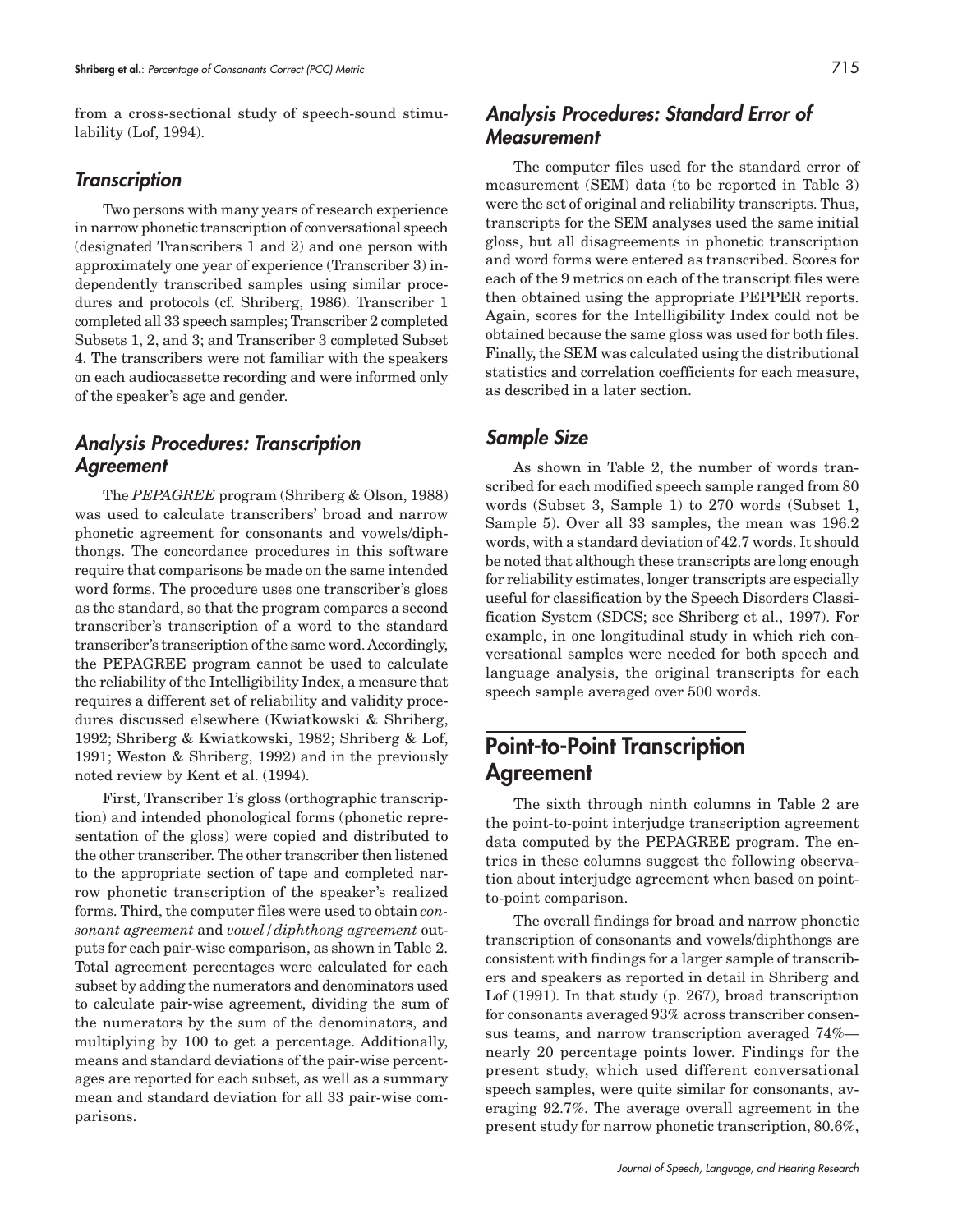is approximately seven percentage points higher than the 74% overall figure reported in Shriberg and Lof. The difference is readily traced to speaker characteristics. For Subsets 1 and 2, the two samples of essentially normally speaking children and adults, the mean narrow phonetic transcription agreement percentages for consonants were 85.9% and 82.5%, respectively. For Subsets 3 and 4, the two samples of essentially speech-delayed speakers, the mean narrow phonetic transcription agreement percentages for consonants were 74.1% and 74.5%, respectively—in close agreement with the estimates for speech-delayed speakers reported in Shriberg and Lof. Thus, there is a nearly 20-percentage-point difference in transcriber agreement between broad and narrow phonetic transcription when most speakers have some type of speech involvement. This gap is reduced as proportionally more of the speakers have essentially normal speech competence. As shown in Table 2, the estimates for vowels are similar to consonants in magnitude and patterning for broad versus narrow transcription of normal versus speech-delayed speakers.

As concluded in Shriberg and Lof (1991), the reliability of broad transcription seems to be adequate for clinical research questions, whereas the reliability of narrow phonetic transcription may be inadequate for some assessment purposes. This difference in the reliability of broad and narrow phonetic transcription will be important to the upcoming examination of the standard error of measurement estimates.

# **Reliability of SDCS Classifications**

As described in Shriberg (1993) and extended in the companion paper (Shriberg et al., 1997), the Speech Disorders Classification System (SDCS) is a qualitative measure of articulation competence. The rightmost set of columns in Table 2 provides telling information on the consequences of differences in phonetic transcription for clinical classification of children's speech status. As underscored above, the magnitudes of point-topoint percentages of agreement do not directly reflect the reliability of articulation competence scores based on phonetic transcription. The latter can be estimated only by pair-wise comparisons such as shown for the SDCS outcomes in Table 2.

A primary observation about the SDCS outcomes in Table 2 is that, notwithstanding the lowered point-topoint interjudge agreement percentage data shown to the left, there is reasonably good agreement on SDCS classifications based on samples from different transcribers. Ignoring all brackets (which, as described in the companion paper, qualify the level of support for each classification; see Shriberg et al., 1997), 23 of the 33 (70%) SDCS outcomes for Transcriber 1 agree exactly with those of Transcriber 2 or Transcriber 3. Of the 10 remaining disagreements, 3 disagreements in SDCS classification involve a disparity only in the "–" or the "+" affix with the NSA stem (see companion paper). The remaining seven differences (18% of the total of 33 comparisons for Transcribers 1, 2, and 3) involve differences in the stems of SDCS classifications—differences that have more serious consequences for clinical research questions. Note that these four subsets were deliberately assembled to provide the most difficult test of SDCS classification agreement. If all of the subsets had included only children with significant speech delay, as in Subset 4, the overall percentage of agreement in SDCS outcomes would have been greater.

What these SDCS classification data demonstrate, as a precursor to the SEM data to be reported, is that point-to-point percentage of agreement data are not sufficient to estimate the reliability of a classification or score. In the present situation, for example, consider the agreement between two transcribers for Subset 4. Whereas their point-to-point narrow phonetic transcription agreement on consonants and vowels ranged from only 66.0% to 84.2%, their SDCS classification agreement was nearly perfect.

# **Standard Error of Measurement Estimates**

As reviewed previously, a standard error of measurement (SEM) reflects a 68% probability that a person's true score will be within the calculated SEM (in either direction) from the obtained score. If there is need for a more conservative confidence interval, two SEMs above and below the score can be used with 95% confidence that the true score falls within this interval.

Table 3 provides SEM data for the articulation competence metrics. As noted previously, procedures and data on the reliability of the Intelligibility Index reported elsewhere differ substantially from those used to assess the reliability of phonetic transcription and are not amenable to SEM computation at this time. The columns for each subset in Table 3 include the average mean, average standard deviation, rank-order correlation, and the SEM for each pair-wise comparison. Columns on the right include a summary of the range of SEMs across the four subsets and summary SEMs calculated on all 33 samples. Rank-ordered Spearman Rho coefficients were used for the correlational statistic at the subsets level, in consideration of low cell sizes (5–11 pairs of scores per sample). For the SEM computed across all samples, the 33 pair-wise comparisons met customary criteria for parametric analyses using the Pearson correlation coefficient. Three characteristics of the data in Table 3 warrant comment.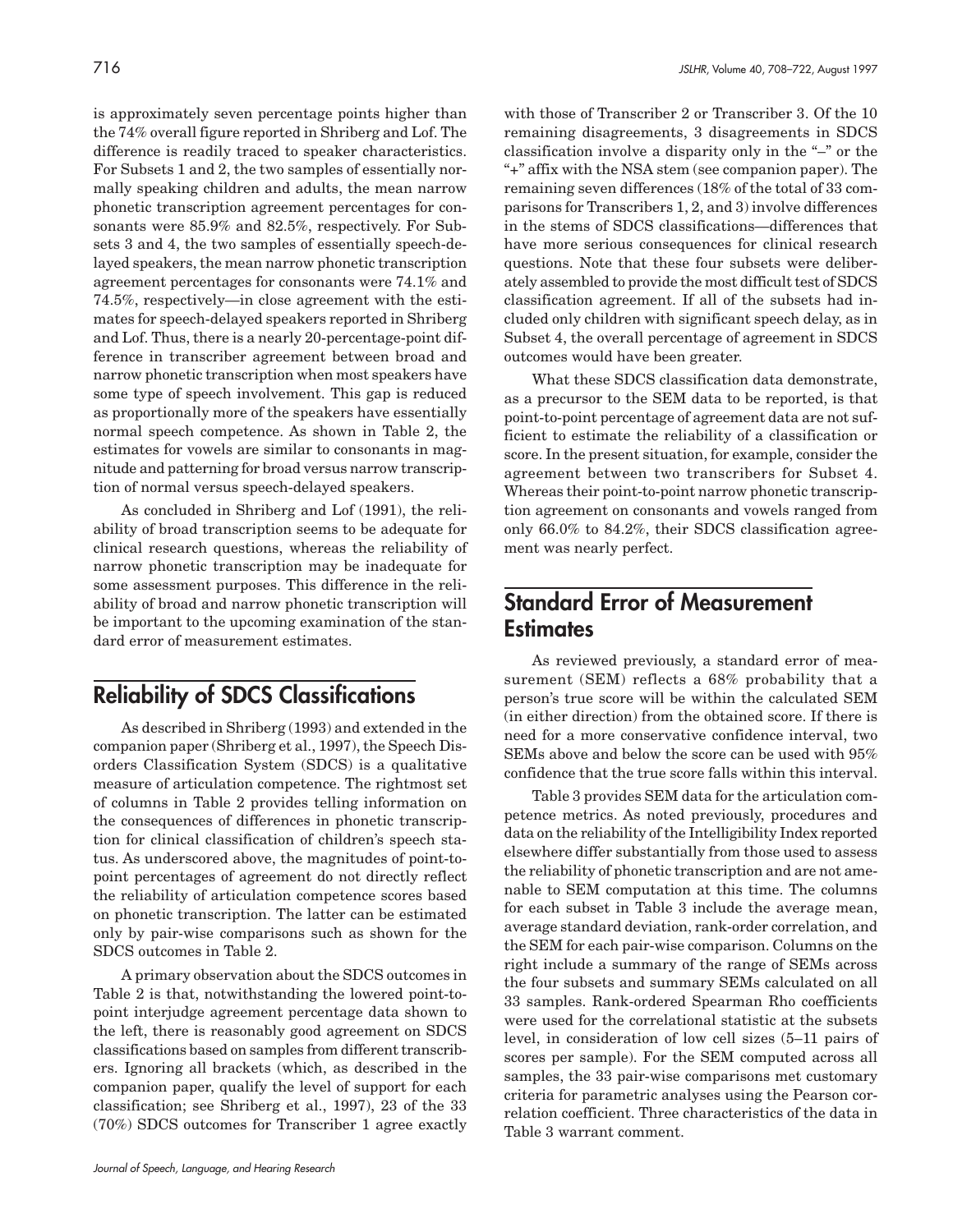|                                                                                   |                               | Subset $1 (n = 11)^{\circ}$                                    |                                                         |                                                       |                              | Subset 2                                           | $(n = 10)^{6}$                                                                           |                                             |                               | Subset $3 (n = 7)$ <sup>o</sup>                                                            |                               |                                     |                                      |                                   | Subset $4(n = 5)^b$                                                          |                                  |                                                           |                                                | Pooled Samples (n = 33)               |                                           |                                                                      |
|-----------------------------------------------------------------------------------|-------------------------------|----------------------------------------------------------------|---------------------------------------------------------|-------------------------------------------------------|------------------------------|----------------------------------------------------|------------------------------------------------------------------------------------------|---------------------------------------------|-------------------------------|--------------------------------------------------------------------------------------------|-------------------------------|-------------------------------------|--------------------------------------|-----------------------------------|------------------------------------------------------------------------------|----------------------------------|-----------------------------------------------------------|------------------------------------------------|---------------------------------------|-------------------------------------------|----------------------------------------------------------------------|
| Metric                                                                            | Σ                             | œ                                                              | ٩                                                       | <b>SEM</b>                                            | Σ                            | 9S                                                 | ٩                                                                                        | <b>SEM</b>                                  | z                             | œ                                                                                          | ٩                             | <b>SEM</b>                          | z                                    | œ                                 | <b>SEM</b><br>٩                                                              |                                  | <b>SEM Range</b>                                          | ξ                                              | œ                                     | Ч                                         | SEM                                                                  |
| Early <sup>c</sup><br>Middle<br>Total<br>$L$ ate<br><b>DO</b>                     | 86.3<br>84.9<br>86.7          | $48074$<br>$7874$                                              | $\frac{25}{25}$ $\frac{25}{25}$                         | $-4.628$<br>$-4.628$                                  | 96.6<br>91.1<br>96.4         | $2.8$<br>$3.5$<br>$7.7$<br>$7.7$                   | 89.98.99                                                                                 | $-2980$<br>$-242$                           | 82.8<br>87.85<br>87.92        | $280074$<br>$2914$                                                                         | <u>r k g z</u>                | $1.5$<br>$-5.0$<br>$-5.8$<br>$-3.8$ | 23<br>2313<br>233                    | $49.2$<br>$20.2$<br>$12.7$        | $3828$<br>$-282$                                                             | 0040<br>0040                     | $4.8 - 11.5$<br>0.0 - 3.8<br>$1.0 - 3.0$<br>$0.0 - 5.0$   | 85.4<br>842.5<br>81.7                          | $4.1$<br>$15.1$<br>$28.5$<br>$12.9$   | <u>g</u> g g g g                          | $-3150$<br>$-3150$                                                   |
| Middle<br>$E$ ar $\gamma$ <sup>c</sup><br>PCC-A<br>Total<br>$L$ ate               | 96.2<br>0<br>83.2<br>92.0     | $\frac{6}{1}$ $\frac{6}{1}$ $\frac{7}{1}$ $\frac{8}{1}$<br>4.5 | $\frac{3}{2}$ $\frac{1}{2}$ $\frac{3}{2}$ $\frac{3}{2}$ | $-440$<br>$-440$                                      | 96.6<br>91.3<br>83.0<br>91.3 | $289$<br>$299$<br>$299$<br>$299$<br>$299$<br>$299$ | <b>89 % 89 89</b>                                                                        | $ \frac{8}{3}$ $\frac{8}{3}$ $\frac{6}{1}$  | 92.8<br>71.7<br>44.5<br>74.5  | $28$<br>$29$<br>$29$<br>$7$<br>$7$<br><br><br><br><br><br><br><br><br><br><br><br><br><br> | 77888                         | $1.5$<br>$- 5.4$<br>$- 2.7$         | 92.3<br>67.8<br>9 4 7.3              | $4829$<br>$759$<br>$14$           | 30050<br>30050<br>39.88                                                      |                                  | $3.9 - 12.5$<br>$1.7 - 3.0$<br>$1.0 - 3.0$<br>$0.0 - 5.1$ | 85.98.98<br>85.98.98                           | $4.1$<br>$15.1$<br>$25.1$<br>$12.1$   | <u>z</u> s s s s                          | 1<br>0<br>0<br>0<br>0<br>0<br>2<br>0<br>2<br>0                       |
| Middle<br>Early<br>Total<br>PCC-R<br>$L$ ate                                      | 86.5<br>84.5<br>85.1          | $8.2$<br>$9.6$<br>$7.7$<br>3.9                                 | 8.85<br>78                                              | 82773<br>1332                                         | 97.98<br>97.98<br>97.98      | $407$<br>$407$<br>$407$<br>2.5                     | $\frac{1}{2}$ $\frac{1}{2}$ $\frac{1}{2}$ $\frac{1}{2}$ $\frac{1}{2}$<br>$\ddot{\sigma}$ | $-2.5$<br>$-2.5$<br>$-1.5$                  | 82.3<br>82.3<br>82.4 PS       | 2800000000000                                                                              | 8888                          | 0 0 5 4<br>0 5 5 6<br>0 5 6         | 93.3<br>69.5<br>72.6                 | 4.6<br>20.6<br>28.9<br>14.6       | 2888                                                                         | $25 - 6$<br>$25 - 6$<br>$25 - 6$ | $1.8-2.6$<br>$2.7-6.5$<br>$3.7-9.1$<br>$1.5-4.6$          | 85<br>85<br>86<br>86<br>86<br>8                | $3.8$<br>$14.6$<br>$25.5$<br>$11.9$   | $\frac{5}{8}$ $\frac{8}{8}$ $\frac{8}{8}$ | $7974$<br>$-2574$                                                    |
| Middle<br>Early<br>Total<br>$L$ ate<br>Q<br>ACI                                   | 88.4<br>77.5<br>76.1          | 0.0<br>2524<br>2528                                            | <b>89288</b>                                            | 6.1<br>$\overline{\circ}$<br>15.1                     | 89.8<br>00.3<br>58.3<br>65.8 | $\frac{17.7}{21.3}$<br>$\frac{3}{13.1}$            | $80 - 90 - 80$                                                                           | $17.7$<br>5.6<br>10.3<br>$\overline{\circ}$ | <b>95789</b><br>98789         | $\frac{21.4}{8.0}$<br>10.7<br>6.1                                                          | 4787                          |                                     | 59.7<br>57.5<br>58.43                | $26.2$<br>$13.6$<br>$6$<br>$12.7$ | 8888                                                                         | 2 3 4 5 6<br>2 4 5 6 7           | $6.1 - 15.9$<br>$4.3 - 17.7$<br>2.1-6.1<br>$2.8 - 10.3$   |                                                | 23.40<br>25.40<br>25.71               | 4885                                      | $\frac{1}{1} \times \frac{1}{2}$<br>$\frac{1}{2} \times \frac{1}{2}$ |
| Middle<br>Early<br>Total<br>$L$ ate<br><b>ZQ</b>                                  | 100.0<br>96.5<br>97.8<br>98.1 | $\rm ^{\circ}$<br>$6.4$<br>$6.3$<br>$2.9$                      | $\frac{1}{2}$<br>38.58                                  | $\frac{7}{0.6}$<br>$\overline{4}$                     | 95.5<br>97.5<br>97.5<br>99.1 | 5.4<br>4.0<br>2.3<br>6.7                           | $\cancel{2}$ $\cancel{2}$ $\cancel{2}$ $\cancel{2}$ $\cancel{2}$ $\cancel{2}$            | $\tilde{c}$ .<br>$30.5$<br>$-1.6$           | 100.0<br>83.5<br>83.7<br>83.7 | $\overline{O}$ .<br>$1400$<br>$800$                                                        |                               | $7.004$<br>$7.04$                   | 8<br>8<br>8<br>8<br>8<br>8<br>8<br>8 | $-27.2$<br>$27.2$<br>16.7         | $\begin{array}{r}\n 67 & 16.0 \\  1.00 & 0.0 \\  98 & 2.4\n\end{array}$<br>웅 |                                  | $3.0 - 16.0$<br>$0.0 - 9.0$<br>$0.6 - 2.4$                | 8<br>8<br>8<br>8<br>8<br>8<br>8<br>8<br>8<br>8 | $-5.2$<br>$-2.3$<br>$-2.3$<br>$-10.3$ | 28878                                     | $1.887$<br>$-5.87$                                                   |
| PVC-R<br><b>SYC</b>                                                               | 97.5<br>98.1                  | 3.0<br>2.6                                                     | 82<br>$\frac{8}{2}$                                     | Ξ<br>Ξ                                                | 98.5<br>97.1                 | $\frac{6}{10}$<br>$\overline{2}$ .                 | $\infty$<br>$\overline{\circ}$                                                           | $\overline{C}$<br>$\overline{0}$            | 96.9<br>95.7                  | $\frac{6}{10}$<br>$\frac{8}{1}$                                                            | $\overline{O}$<br>$\tilde{z}$ | $\sim$<br>$\frac{6}{10}$            | 96.3<br>95.7                         | $\frac{8}{1}$<br>2.1              | $\frac{8}{10}$<br>$\frac{8}{10}$<br>$\overline{7}$                           | $\overline{a}$                   | $0.7 - 1.9$<br>$0.9 - 1.1$                                | 96.7<br>97.7                                   | 2.4<br>$\overline{2.1}$               | 80<br>82                                  | $\frac{8}{10}$<br>Ξ                                                  |
| PPC-R<br>Dd<br>P                                                                  | 93.5<br>95.2                  | 6.6<br>5.5                                                     | 89.<br>86                                               | 2.2<br>$\overline{2}$ .                               | 94.6<br>90.7                 | 5.2<br>$\overline{3}$                              | $\overline{8}$<br>$\dot{\varkappa}$                                                      | $\ddot{ }$ .3<br>1.2                        | 80.6<br>84.2                  | 4.5<br>$\overline{4}$                                                                      | SZ.<br>S.                     | 2.5<br>2.2                          | 79.5<br>82.3                         | $\overline{\circ}$<br>9.2         | 95<br>1.00                                                                   | $\rm ^{0}$<br>$\overline{2.1}$   | $0.0 - 2.5$<br>$1.2 - 2.2$                                | 87.8<br>90.7                                   | $\frac{3}{8}$<br>7.7                  | 95<br>$\dot{\delta}$                      | $\overline{1}$ .<br>$\overline{1}$ .                                 |
| <b>Transcriber 1 and Transcriber 2</b><br><b>I</b> ranscriber 2 and Transcriber 3 |                               |                                                                |                                                         | Early-8 subscales are identical for the PCC and PCC-A |                              |                                                    |                                                                                          |                                             |                               |                                                                                            |                               |                                     |                                      |                                   |                                                                              |                                  |                                                           |                                                |                                       |                                           |                                                                      |

**Table 3.** Standard error of measurement estimates.

Table 3. Standard error of measurement estimates.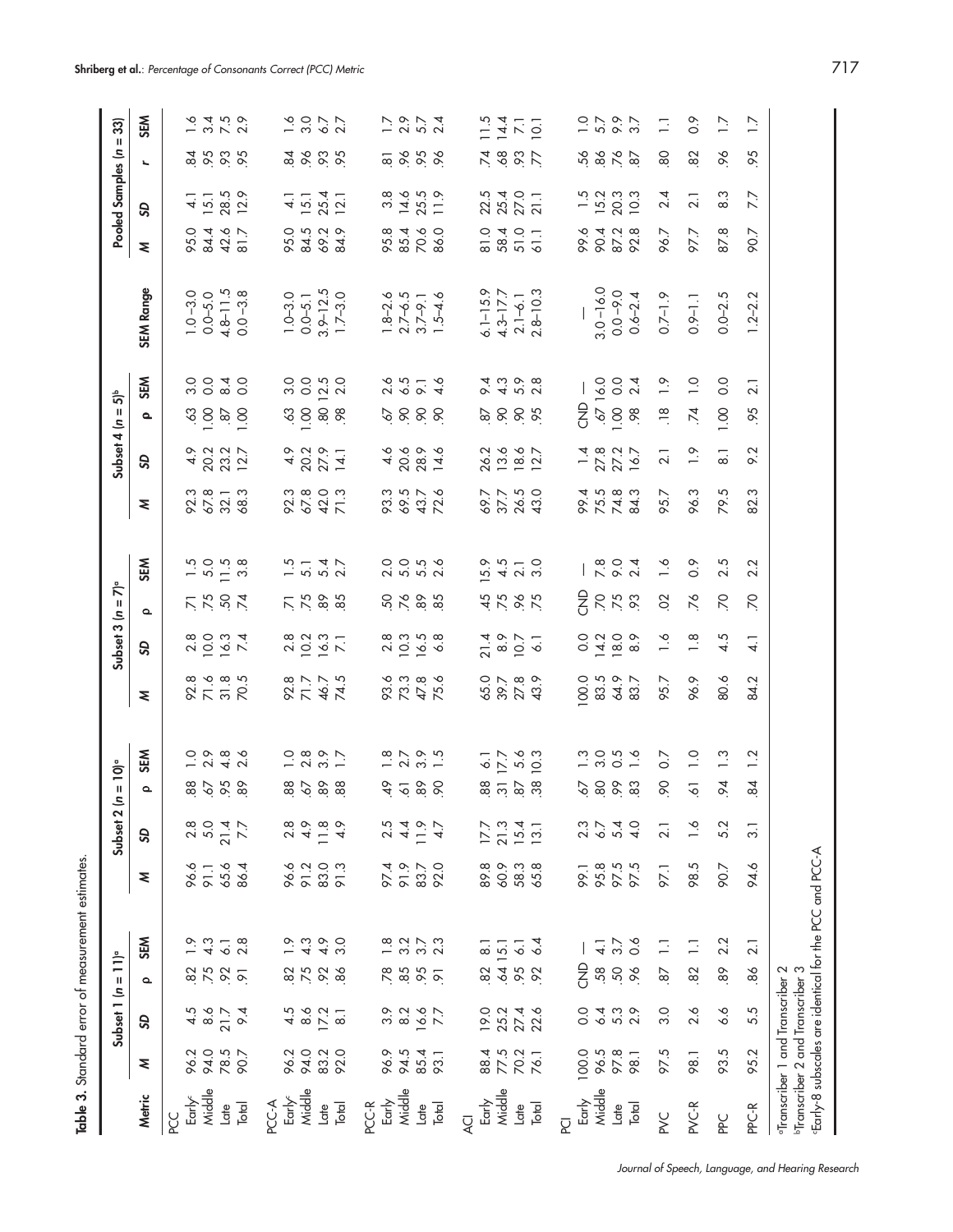First, as computed on the total scores for each of the nine metrics, the magnitude of the SEMs are generally adequate for the purposes for which measures of articulation are used in clinical and research contexts. Confidence intervals based on these SEMs should be small enough to retain the clinical and theoretical validity of statistically significant effect sizes.

Second, as computed for the subscales (Early-8, Middle-8, Late-8) of each of the primary consonant metrics (PCC, PCC-A, and PCC-R) the magnitudes of the SEMs are, in some subsets, fairly large. The magnitudes of the SEMs at the subscale level are predictably associated with the difficulty level of sounds and children's articulation competence. Thus, as shown in Table 3, SEMs are lowest for Early-8 consonant sounds, and they are highest for the Late-8 consonant sounds, on which children and adults may have distortion errors that are hard to transcribe reliably. Overall, SEMs are lowest for the predominantly speech-normal children and adults in Subsets 1 and 2 and are highest for the predominantly speech-delayed children in Subsets 3 and 4. However, the highest SEM in Table 3 is 17.7, which was obtained on the Middle-8 sounds for Transcribers 1 and 2 on the ACI scores for normally speaking children in Subset 2. Because of the large role played by distortion errors in the calculation of an ACI and the nonlinearity of the measure, many other SEM estimates for this metric are also considerably larger than SEMs for the other metrics.

Third, and extending the above observation, the considerable influence of narrow phonetic transcription on the magnitude of SEMs is observed across the three PCC measures: PCC, PCC-A, and PCC-R. As shown in Table 3, the SEMs are generally highest for the PCC, which includes all distortion errors. SEMs are generally lowest for the PCC-R, which scores all distortions as correct (see Table 1). As noted above, such standard error of measurement information is central to the interpretation of effect sizes obtained with these metrics. Moreover, as discussed next, such information might play a significant role in the selection of a metric to reflect the articulation competence of a speaker or one or more groups of speakers.

# **Suggestions for Selecting a Conversational Speech Measure**

The primary goal of this report has been to make available, for clinical and research questions, information on the PCC and nine other metrics of articulation competence in conversational speech. This final section includes several suggestions for reliability and validity concerns, including several considerations for selecting a measure to meet specific assessment needs and constraints.

# **Reliability Concerns**

The point-to-point transcription reliability findings in this paper are consistent with earlier literature indicating that reliable transcription of speakers across the lifespan is a primary assessment concern. Until there are well-developed validity data for acoustics-aided procedures and speech recognition technologies, clinicians and researchers must recognize the consequences of reduced reliability associated with the perceptual skill of phonetic transcription. As discussed, transcription disagreement reduces the reliability of speech metrics, which may eventually reduce the validity of clinical and research interpretations and recommendations. Four suggestions address these concerns.

1. *Consensus transcription should be used whenever feasible*. When once-calibrated transcribers are left to transcribe speech over long periods of time, without the benefit of some cross-checking of perceptions with colleagues, a phenomenon termed *transcriber drift* typically occurs (cf. Shriberg & Lof, 1991). Therefore, some type of periodic calibration of transcription skills should be scheduled to increase the reliability of clinical decisions based on phonetic transcription, especially in clinical settings where an examiner's transcription skills may be based solely on training received in an undergraduate phonetics class. When feasible, the optimum arrangement includes the checks and balances obtained when transcription is accomplished using some type of consensus system for two or more transcribers (e.g., Shriberg, Kwiatkowski, & Hoffmann, 1984).

2. *Narrow phonetic transcription should be used as the basis for response definitions*. This suggestion appears to be counter to the findings that reliability is significantly lower in narrow phonetic transcription than broad transcription. The rationale, however, is that the validity of broad transcription is problematic if response definitions have not included percepts developed in narrow phonetic transcription. This concept is well known to clinical phonetics instructors. That is, starting students with the experience of narrow phonetic transcription enhances their ability to differentiate between speech-sound substitutions and speech-sound distortions (e.g., w/r vs. derhotacized /r/; cf. Shriberg, 1995 and Shriberg & Kent, 1995). Although it is difficult to use many diacritics reliably, and although some metrics may not require allophone-level detail, diacritic-level percepts are necessary to identify and discriminate articulatory detail. In the present report, for example, distinctions between common clinical distortions (e.g., dentalized  $\lbrack_{n}$ ), lateralized  $\lbrack_{n}$ ) and common nonclinical distortions (e.g., lateralized  $\lceil \alpha \rceil$ )and common nonclinical distortions (e.g., palatalized [, ], lengthened [:]) are fundamental concepts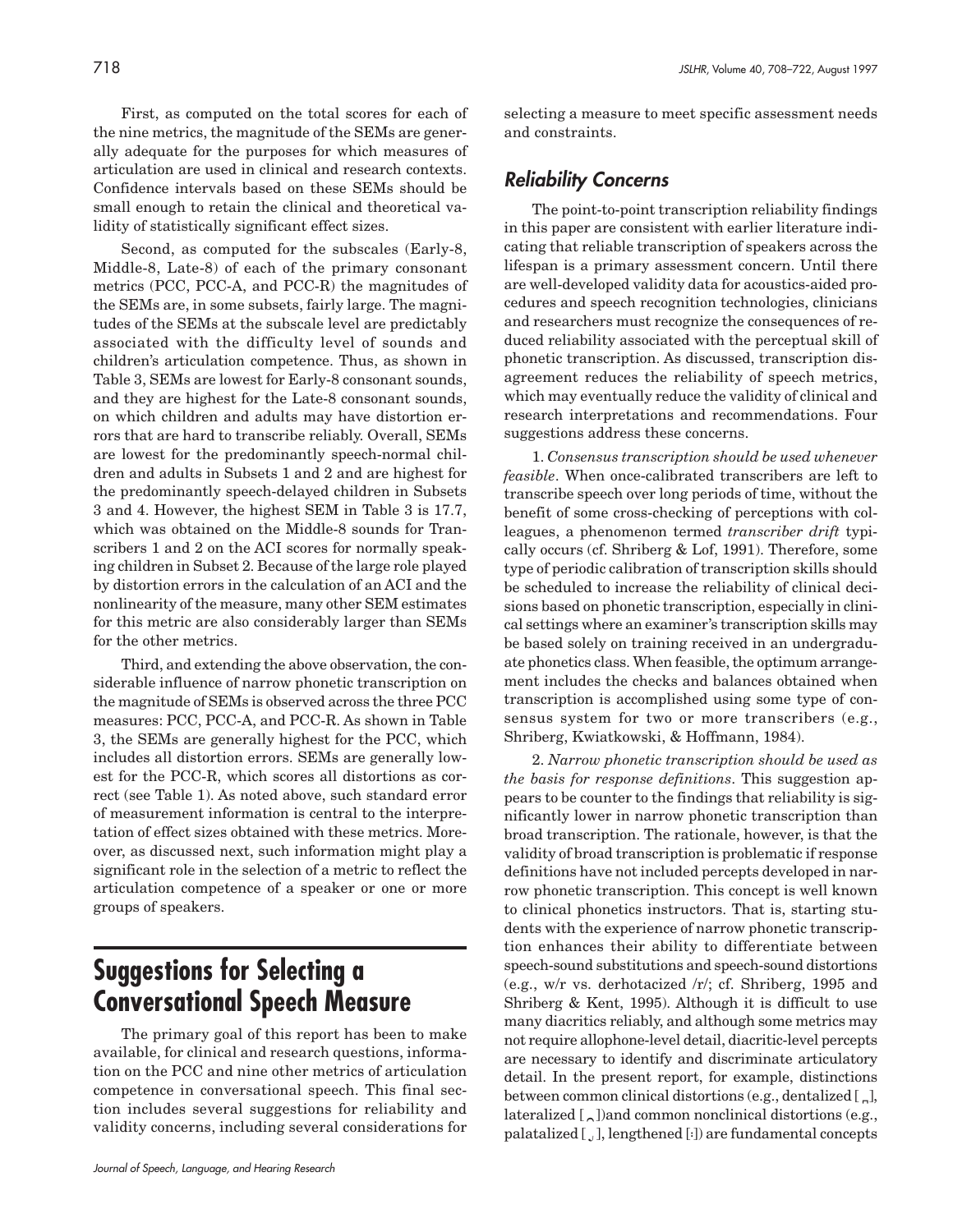underlying the speech metrics and eventual clinical classification categories. More generally, the distinction between substitutions for /s/, /l/, or /r/, versus distortions of these sounds, plays a central role in linguistic descriptions of normal and disordered speech. Thus, it is important to underscore the significant role that a transcription system plays in clinical speech measures, including the present measures. To summarize, although some questions in child phonology require metrics that categorize distortions as correct (e.g., PCC-R; see below), narrow phonetic transcription percepts are needed to distinguish among subtypes of distortions and between distortions and substitutions. It is crucial for cross-laboratory comparisons using the present or other metrics that such descriptions be based on the same set of phonetic and diacritic symbols and on common transcription systems providing rules for their use.

3. *Reliability constraints should be addressed when selecting conversational speech measures*. As described in this report, the standard error of measurement of an instrument (which includes terms reflecting the spread of scores on the measure and the reliability of measurement) provides information that is seldom considered in contemporary speech research. Historically, as research in the past few decades has eschewed formal tests and measures in favor of more naturalistic speech samples and individualized linguistic analyses, psychometric issues at the level of test scores have received less attention. Reliability data for metrics based on conversational speech, such as the standard error of measurement, split-half reliability, or test-retest reliability, have been infrequently reported—replaced by point-topoint estimates of interjudge and intrajudge phonetic transcription agreement.

The suggestion here is that the decision process for selecting a conversational speech metric for a given clinical research question should include consideration of the metric's standard error of measurement. Specifically, Table 3 provides SEM estimates for nine metrics, including subscale scores (Early-8, Middle-8, and Late-8 developmental sound classes) for five of the metrics. As reviewed previously, the magnitude of SEMs in Table 3 varies considerably within and among metrics, ages, speech status, and (of course) reliability of the examiners if the reliability term in the SEM is transcription reliability. Although there may be good reason on validity grounds to select a specific measure for a clinical research question (see below), on reliability grounds it may be necessary to select the next best alternative. For example, in order to retain sensitivity to speech change in longitudinal designs, it may be necessary to use total PCC scores rather than Late-8 PCC scores because of the large SEMs associated with Late-8 PCC scores and small expected effect sizes. In large-scale database studies, selection of a measure should be

guided by close comparisons of the variances (standard deviation) and SEM for each candidate measure or subscale of a measure, together with estimates of transcriber agreement calculated for each measure.

### **Validity Concerns**

The following four suggestions address validity concerns when selecting and interpreting speech measures from conversational speech samples. For each of the 10 metrics for which reference data and reliability data have been assembled, which metrics are appropriate for certain clinical research questions and subject characteristics? As indicated in Table 4 and described next, selection of an appropriate measure is associated with two considerations: needs and constraints. That is, selection is motivated by the specific needs of the assessment and constrained by the speech status and age/gender status of the speakers.

1. *Select the measure(s) that meet the specific need(s) of the assessment*. Clearly, the primary consideration in selecting one or more of the 10 measures is the specific need of the assessment. As indicated in Table 4: (a) The PCC, PCC-A, PCC-R, and ACI are appropriate when the interest is limited to consonants. (b) The PCI is appropriate to quantify the number of sounds in a child's phonetic inventory, typically for very young or severely speech-delayed children. (c) The PVC and PVC-R are appropriate for a focus on vowels and diphthongs. (d) The PPC and PPC-R are appropriate when there is need for one metric reflecting articulation competence on all speech sounds. (e) The Intelligibility Index is appropriate when the interest is in intelligibility.

2. *Select the measure that meets the age and speech status of the speakers*. As suggested at the outset of the paper, the PCC seems to have been useful for a variety of clinical and research applications with 3- to 6-yearold children who have speech delay. However, when some speakers in a group or comparison groups are older or do not have speech delay, it is not a good metric to represent or to compare articulation competence. In addition to the reliability constraint associated with the transcription of distortions, the PCC has a validity constraint because of the weight given to clinical distortion errors. A speaker with only clinical distortion errors can score as low on a PCC as a speaker with mild speech delay the latter a more phonologically significant problem involving omissions and substitutions. Moreover, the ACI proposed in Shriberg (1993) also does not usefully meet measurement needs when the speech status of speakers is heterogeneous, because of several problems described earlier, and the ACI may have large SEMs associated with its weighting of distortions. These considerations lead to the three recommendations listed in Table 4.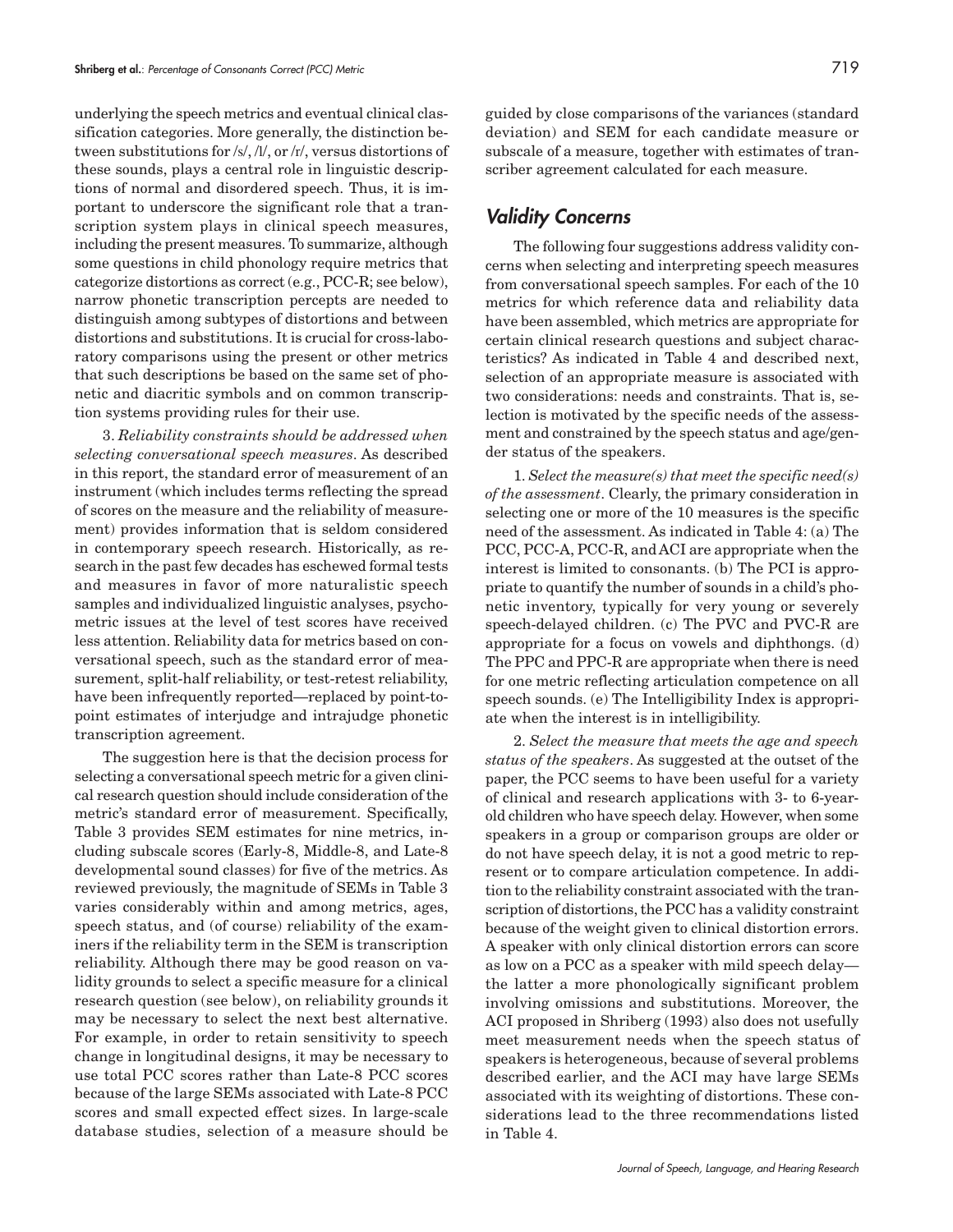|                                                                                                                                                                                                                         |              |              |              |              |            |              | Alternative metrics of articulation competence <sup>a</sup> |              |              |      |
|-------------------------------------------------------------------------------------------------------------------------------------------------------------------------------------------------------------------------|--------------|--------------|--------------|--------------|------------|--------------|-------------------------------------------------------------|--------------|--------------|------|
| <b>Recommendations</b>                                                                                                                                                                                                  | <b>PCC</b>   | PCC-A        | <b>PCC-R</b> | <b>ACI</b>   | <b>PCI</b> | <b>PVC</b>   | <b>PVC-R</b>                                                | <b>PPC</b>   | <b>PPC-R</b> | - 11 |
| 1. Select the measure(s) that meet the<br>specific need(s) of the assessment:<br>a. consonants                                                                                                                          | $\checkmark$ |              | $\checkmark$ | $\checkmark$ |            |              |                                                             |              |              |      |
| b. phonetic inventory<br>c. vowels/diphthongs<br>d. consonants and vowels/diphthongs<br>e. intelligibility                                                                                                              |              |              |              |              | ✓          | $\checkmark$ |                                                             | $\checkmark$ |              |      |
| 2. Select the measure(s) that match the<br>age and speech status of the speakers:<br>a. 3-6 years; all speech-delayed<br>b. diverse ages; all have some<br>speech involvement<br>c. diverse ages; diverse speech status | ✓            | ✓            | ✓            |              |            |              |                                                             |              |              |      |
| 3. Use subscale scores for increased<br>sensitivity to one or more<br>developmental sound classes:<br>a. Early-8                                                                                                        |              |              |              |              |            |              |                                                             |              |              |      |
| b. Middle-8<br>c. Late-8                                                                                                                                                                                                | $\checkmark$ |              |              |              |            |              |                                                             |              |              |      |
| 4. Use z scores or standard scores to<br>adjust for age or gender differences<br>and for reference comparisons:<br>a. z scores are more compact<br>b. standard scores are more transparent                              | ✓            | $\checkmark$ | $\checkmark$ |              |            |              | $\checkmark$                                                |              |              |      |

**Table 4.** Recommendations for selecting a metric of articulation competence in conversational speech.

a PCC: Percentage of Consonants Correct. PCC-A: Percentage of Consonants Correct–Adjusted. PCC-R: Percentage of Consonants Correct–Revised. ACI: Articulation Competence Index. PCI: Percentage of Consonants in the Inventory. PVC: Percentage of Vowels Correct. PVC-R: Percentage of Vowels Correct–Revised. PPC: Percentage of Phonemes Correct. PPC-R: Percentage of Phonemes Correct–Revised. II: Intelligibility Index.

First, the PCC is an appropriate selection when all speakers are between 3 and 6 years old and all have speech delay. Reliability constraints associated with consonant distortions notwithstanding, the PCC provides the most information reflecting all three error types: omissions, substitutions, and clinical distortions. Moreover, the severity adjectives validated in the original study—mild, mild-moderate, moderate-severe, and severe—can be used advisedly to characterize severity of involvement at the ordinal level of measurement.

Second, the PCC-A is recommended as an appropriate metric when all speakers have speech involvement, but are of diverse ages. By considering common clinical distortion errors correct, the PCC-A provides a metric of speech involvement that remains sensitive to all distortions excepting common clinical distortion errors. Thus, in a cross-sectional or longitudinal study of speakers ranging from 3 to 18 years old, for example, the PCC-A would be sensitive to speaker differences in the percentage of omissions, substitutions, and all uncommon clinical distortions. Such sensitivity could be necessary to tease out effects otherwise not apparent in the PCC or PCC-R metrics.

Third, the PCC-R is recommended as the most appropriate metric for comparisons involving speakers of diverse ages and of diverse speech status. By scoring all consonant distortions correct, the PCC-R has two advantages over the PCC, PCC-A, and ACI: lower SEMs associated with gains in transcription reliability and greater sensitivity to true involvement because of the focus on deletion and substitution errors. As shown in the reference data in the companion paper (Shriberg et al., 1997), because both normal and delayed speech includes a high proportion of correct vowels, the PCC-R is more sensitive to differences in phonological involvement than the PPC-R. Of course, as above, if vowels/diphthongs were of specific interest, the PVC-R or PPC-R would be recommended for the same reasons.

3. *Use subscale scores for increased sensitivity to one or more developmental sound classes*. As discussed, there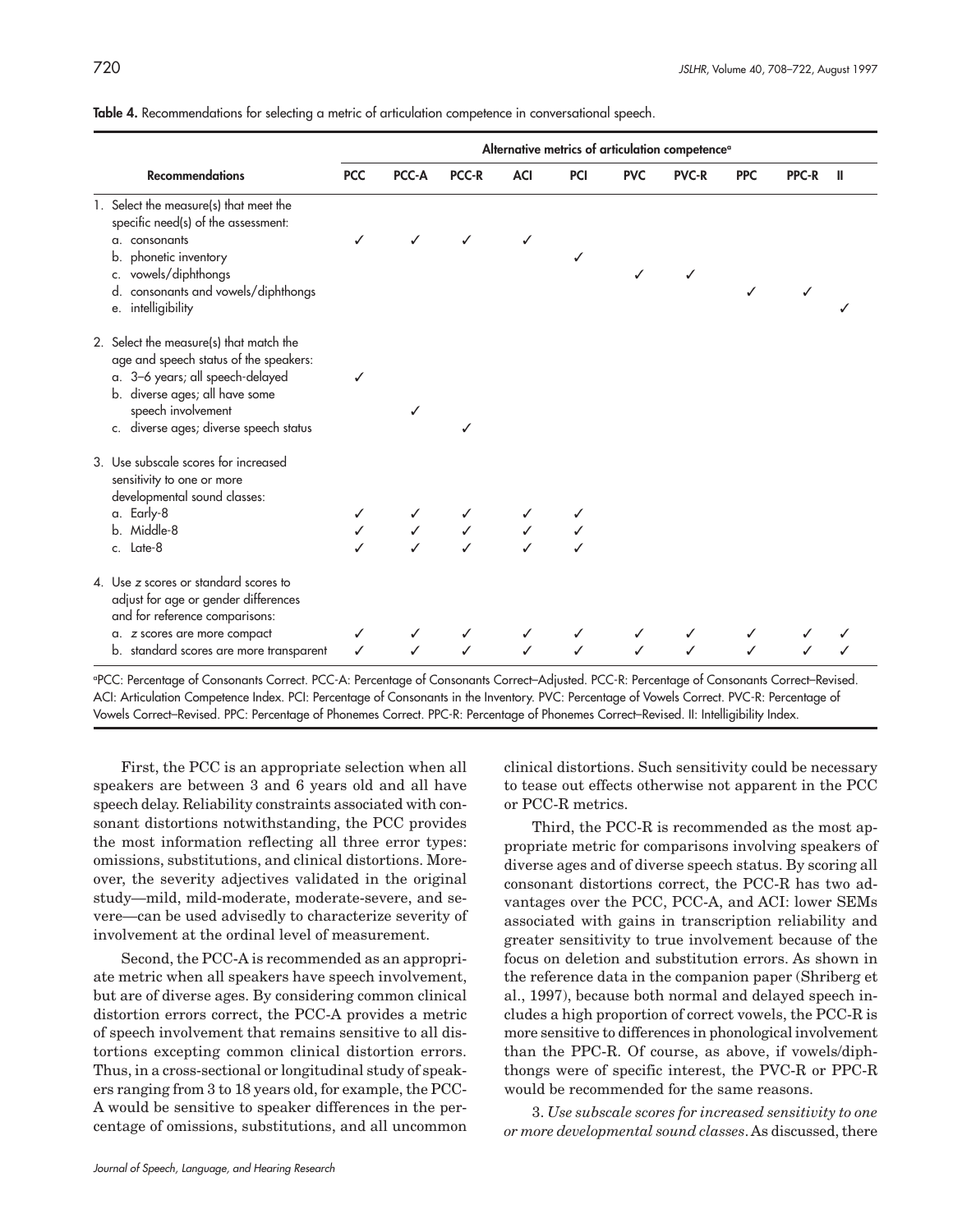are significant differences in articulation competence when calculated for subscales for the Early-8, Middle-8, and Late-8 developmental sound classes. For certain clinical and research questions, sensitivity to such differences might be necessary to isolate relevant effects. For example, in longitudinal studies and treatment designs, total scores on a metric may not be sensitive to significant changes at the level of one or more of the three developmental sound classes. Use of one subscale score in a univariate design or two or more scores in a multivariate design allows an investigator to more fully exploit the power of the hundreds of tokens obtained in conversational speech samples.

4. *Use* z *scores or standard scores to adjust for age or gender differences and for reference comparisons*. The companion paper (Shriberg et al., 1997) provides lifespan reference data for each of the 10 measures. As discussed previously, use of *z* scores and standard scores is recommended only when raw scores are not appropriate for an applied or research question. In contrast to raw scores, which reflect competence on a criterion-referenced trait or behavior, standardized or normative-referenced scores reflect a person's rank order relative to others' competence on the trait or behavior. In most situations, it is preferable to index criterion-referenced behavior, but in some clinical and research situations standardized scores are useful or required. Such situations include contexts in which it is necessary to compare samples that differ in age or gender and in which there is need to compare performance to some external reference. Moreover, as suggested in Table 4, *z* scores provide a more compact value for computation, whereas differences indicated by standard scores may be more transparent to communicate. The lifespan reference data provided in the companion paper provide only preliminary guidance for these needs. Researchers requiring well-standardized normative data on any of the 10 measures should attempt to collect demographically appropriate samples for specific needs.

#### **Acknowledgments**

Preparation of this article was supported by research grants R01 DC00496-08 and R01 DC00528-07 from the National Institute on Deafness and Other Communication Disorders, National Institutes of Health. We thank the following people who provided research expertise, research assistance, and/or thoughtful discussion about measurement issues associated with the PCC and the SDCS at different stages of this project: Paula Buckwalter, Michael Chial, Mary Elbert, Peter Flipsen Jr., Lisa Freebairn, Frederic Gruber, Barbara Hodson, Doris Kistler, Joan Kwiatkowski, Gregory Lof, Julie Masterson, Karen Pollock, Bruce Pennington, Carmen Rasmussen, Nancy Records, Dorothy Ross, Hollis Scarborough, Nicholas Schork, Bruce Tomblin, Carol Widder, and Xuyang Zhang.

#### **References**

- **Dollaghan, C. A.** (1995, June). *Phonological working memory and new phonological learning*. Paper presented at the Symposium on Research in Child Language Disorders, Madison, WI.
- **Dollaghan, C. A., Biber, M., Campbell, T.** (1993). Constituent syllable effects in a nonsense-word repetition task [research note]. *Journal of Speech and Hearing Research, 36*, 1051–1054.
- **Kent, R. D., Miolo, G., & Bloedel, S.** (1994). The intelligibility of children's speech: A review of evaluation procedures. *American Journal of Speech-Language Pathology, 3*(2), 81–95.
- **Lewis, B. A., & Shriberg, L. D.** (1994, November). *Life span interrelationships among speech, prosody-voice, and nontraditional phonological measures*. Miniseminar presented at the Annual Convention of the American Speech-Language-Hearing Association, New Orleans, LA.
- **Lof, G. L.** (1994). *A study of phoneme perception and speech stimulability*. Unpublished doctoral dissertation, University of Wisconsin-Madison.
- **Morrison, J. A., & Shriberg, L. D.** (1992). Articulation testing versus conversational speech sampling. *Journal of Speech and Hearing Research, 35*, 259–273.
- **Shriberg, L. D.** (1986). *PEPPER: Programs to examine phonetic and phonologic evaluation records*. Hillsdale, NJ: Lawrence Erlbaum.
- **Shriberg, L. D.** (1993). Four new speech and prosody-voice measures for genetics research and other studies in developmental phonological disorders. *Journal of Speech and Hearing Research, 36*, 105–140.
- **Shriberg, L. D.** (1995, December). *Some perspectives on teaching the undergraduate phonetics course*. Paper presented at the Annual Convention of the American Speech-Language-Hearing Association, Orlando, FL.
- **Shriberg, L. D., Austin, D., Lewis, B. A., McSweeny, J. L., & Wilson, D. L.** (1997). The Speech Disorders Classification System (SDCS): Extensions and lifespan reference data. *Journal of Speech, Language, and Hearing Research, 40*, 723–740.
- **Shriberg, L. D., Gruber, F. A., & Kwiatkowski, J.** (1994). Developmental phonological disorders III: Long-term speech-sound normalization. *Journal of Speech and Hearing Research, 37*, 1151–1177.
- **Shriberg, L. D., & Kent, R. D.** (1995). *Clinical phonetics* (2nd ed.). Boston: Allyn & Bacon.
- **Shriberg, L. D., & Kwiatkowski, J.** (1982). Phonological disorders III: A procedure for assessing severity of involvement. *Journal of Speech and Hearing Disorders, 47*, 256–270.
- **Shriberg, L. D., & Kwiatkowski, J.** (1985). Continuous speech sampling for phonologic analyses of speech-delayed children. *Journal of Speech and Hearing Disorders, 50*, 323–334.
- **Shriberg, L. D., & Kwiatkowski, J.** (1994). Developmental phonological disorders I: A clinical profile. *Journal of Speech and Hearing Research, 37*, 1100–1126.
- **Shriberg, L. D., Kwiatkowski, J., Best, S., Hengst, J., & Terselic-Weber, B.** (1986). Characteristics of children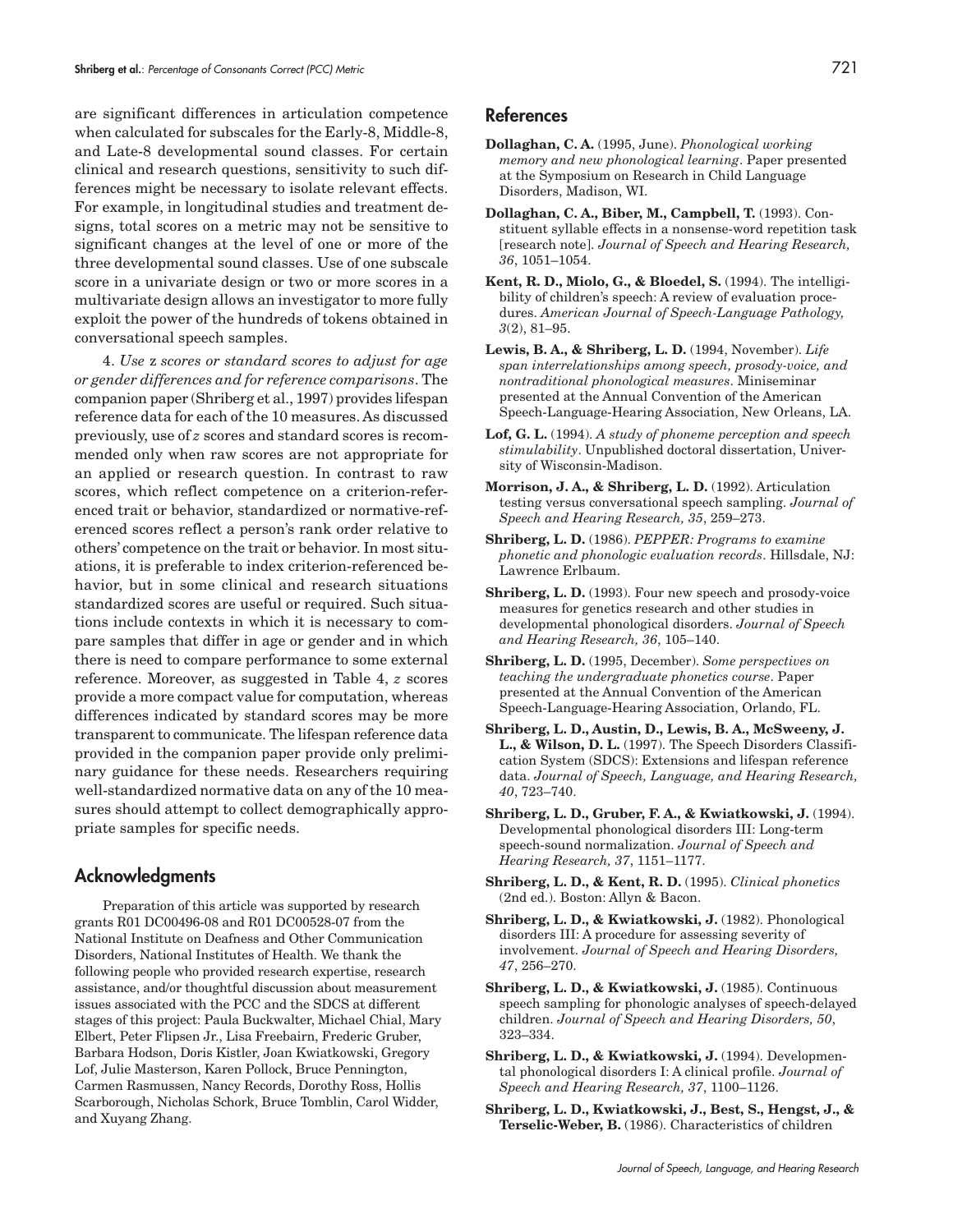with phonologic disorders of unknown origin. *Journal of Speech and Hearing Disorders, 51*, 140–161.

- **Shriberg, L. D., Kwiatkowski, J., & Hoffmann, K. A.** (1984). A procedure for phonetic transcription by consensus. *Journal of Speech and Hearing Research, 27*, 456–465.
- **Shriberg, L. D., & Lof, G. L.** (1991). Reliability studies in broad and narrow phonetic transcription. *Clinical Linguistics and Phonetics, 5*, 225–279.
- **Shriberg, L. D., & Olson, D.** (1988). *PEPAGREE: A program to compute transcription reliability*. Waisman Center Research Computing Facility, University of Wisconsin-Madison.
- **Stoel-Gammon, C., & Dunn, C.** (1985). *Normal and disordered phonology in children*. Baltimore: University Park Press.

**Tomblin, J. B.** (1991). *Epidemiology of specific language impairment* (Grant No. N01-DC-1-2101). Bethesda, MD: National Institute on Deafness and Other Communication Disorders, National Institutes of Health.

Received March 8, 1996

Accepted November 29, 1996

- Contact author: Lawrence D. Shriberg, PhD, The Phonology Project, Waisman Center on Mental Retardation and Human Development, University of Wisconsin-Madison, 1500 Highland Avenue, Madison, WI 53705. Email: shriberg@waisman.wisc.edu
- Copies of the lifespan reference data and additional information are available at the Phonology Project Web site: http://www/waisman.wisc.edu/phonology/